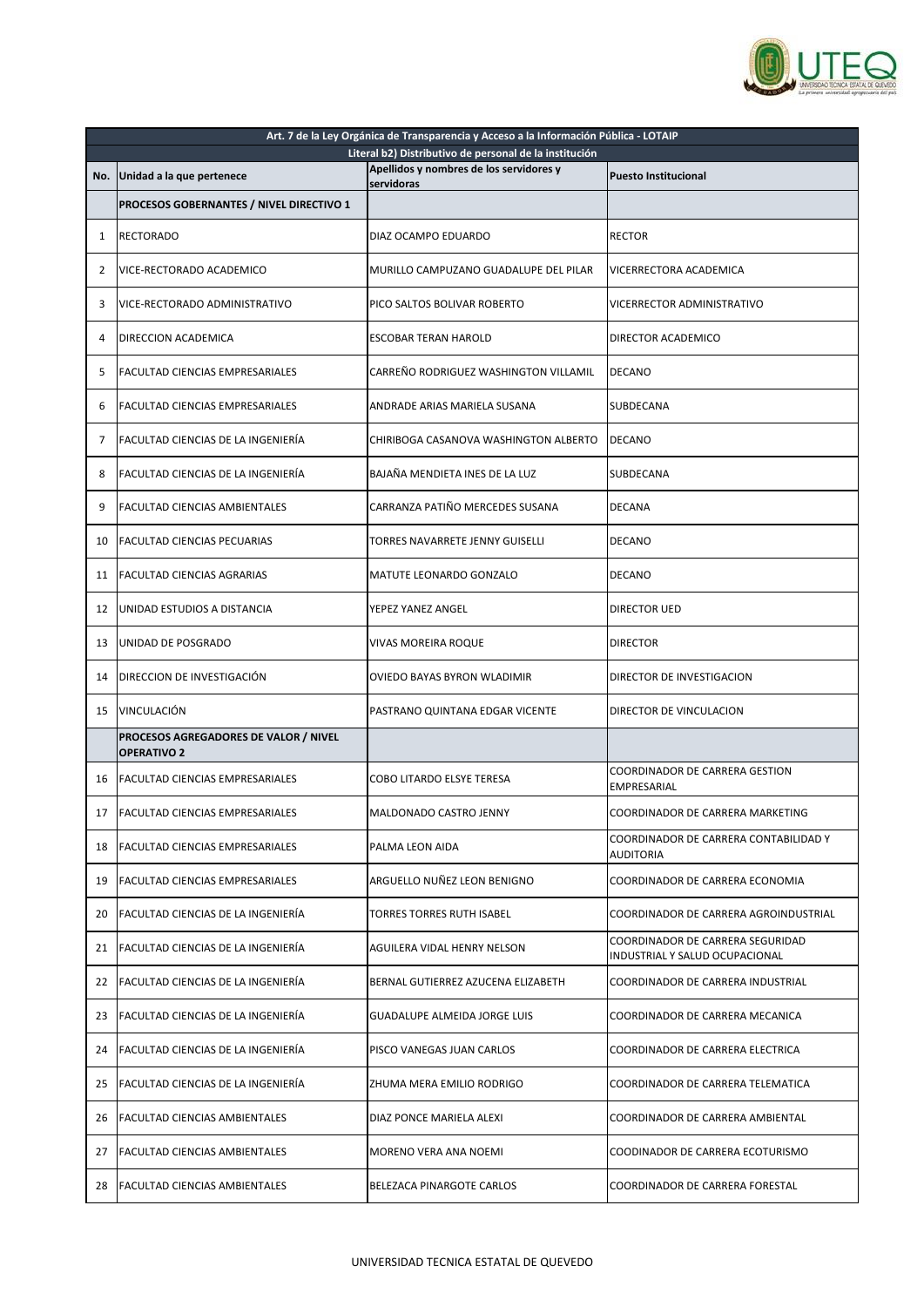

| 29 | <b>FACULTAD CIENCIAS PECUARIAS</b>  | SEGOVIA FREIRE GERARDO FRANCISCO       | COORDINADORA DE CARRERA AGROPECUARIA                                               |
|----|-------------------------------------|----------------------------------------|------------------------------------------------------------------------------------|
| 30 | FACULTAD CIENCIAS PECUARIAS         | <b>VALLEJO TORRES CHISTIAN</b>         | COORDINADOR DE CARRERA ALIMENTOS                                                   |
| 31 | IFACULTAD CIENCIAS PECUARIAS        | MONTENEGRO VIVAS LEON BOLIVAR          | COORDINADOR DE CARRERA ZOOTECNIA                                                   |
| 32 | <b>FACULTAD CIENCIAS AGRARIAS</b>   | <b>GAIBOR FERNANDEZ RAMIRO</b>         | COORDINADOR CARREA AGRONOMICA                                                      |
| 33 | UNIDAD ESTUDIOS A DISTANCIA         | RODRIGUEZ ANGULO DOMINGA               | COORDINADOR DE CARRERA CONTABILIDAD Y<br><b>AUDITORIA Y RECURSOS HUMANOS</b>       |
| 34 | UNIDAD ESTUDIOS A DISTANCIA         | IZAMORA MAYORGA DARWIN JAVIER          | <b>COORDINADOR DE CARRERA GESTION</b><br>EMPRESARIAL Y GESTIÓN PUBLICA Y MUNICIPAL |
| 35 | UNIDAD ESTUDIOS A DISTANCIA         | PLUA PANTA KARINA                      | COORDINADOR DE CARRERA DE AGROPECUARIA                                             |
| 36 | UNIDAD ESTUDIOS A DISTANCIA         | CARDENAS ZEA MIRIAM                    | COORDINADOR DE CARRERA SISTEMAS                                                    |
| 37 | UNIDAD ESTUDIOS A DISTANCIA         | VILLARROEL PUMA MARCO FERNANDO         | COORDINADOR DE CARRERA MARKETING Y<br>COMERCIO INTERNACIONAL E ING. COMERCIAL      |
| 38 | ENFERMERÍA                          | <b>MONTES VELEZ RAMONA SOLEDAD</b>     | COORDINADOR CARRERA DE ENFERMERÍA                                                  |
| 39 | UNIDAD DE ADMISION Y REGISTRO       | FRANCO CEDEÑO FLOR JANETH              | COORDINADOR UNIDAD DE ADMISION Y REGISTRO                                          |
| 40 | IUNIDAD DE ADMISION Y REGISTRO      | VELIZ REQUENE HILVER ROGER             | ANALISTA DE ELABORACION Y REGISTRO DE<br><b>TITULOS</b>                            |
| 41 | <b>IRECTORADO</b>                   | VELIZ INTRIAGO MARIA BEATRIZ           | TECNICO ADMINISTRATIVO                                                             |
| 42 | <b>RECTORADO</b>                    | ZAMBRANO LOPEZ GERMANIA JANETH         | CONSERJE                                                                           |
| 43 | IVICE-RECTORADO ACADEMICO           | ERAZO PRADO MERCY RUTH                 | ANALISTA DE AUTORIDAD UNIVERSITARIA                                                |
| 44 | <b>VICE-RECTORADO ACADEMICO</b>     | PALLO VELAÑA MONICA AMPARO             | ANALISTA DE AUTORIDAD UNIVERSITARIA                                                |
| 45 | VICE-RECTORADO ADMINISTRATIVO       | <b>GOMEZ PONGUILLO EVA RUTH</b>        | ANALISTA DE AUTORIDAD UNIVERSITARIA                                                |
| 46 | <b>DIRECCION ACADEMICA</b>          | <b>GANCHOZO LOOR MELIDA HERMELINDA</b> | TECNICO ADMINISTRATIVO                                                             |
| 47 | <b>RELACIONES PUBLICAS</b>          | FRANCO MURILLO PEDRO ARMANDO           | ASISTENTE DE RELACIONES PUBLICAS                                                   |
| 48 | <b>IRELACIONES PUBLICAS</b>         | MOLINA ALMEIDA ADRIANA GISSELA         | ASISTENTE DE RELACIONES PUBLICAS                                                   |
| 49 | SECRETARÍA GENERAL                  | PINCAY ORTEGA MARIA JACQUELINE         | ANALISTA DE DOCUMENTACION ARCHIVO Y<br><b>CERTIFICACION 2</b>                      |
| 50 | SECRETARÍA GENERAL                  | <b>GOMEZ BARRE SANDRA CECILIA</b>      | ANALISTA DE DOCUMENTACION ARCHIVO Y<br><b>CERTIFICACION 1</b>                      |
| 51 | SECRETARÍA GENERAL                  | MUÑOZ LOOR RODRIGO NICANOR             | ANALISTA DE DOCUMENTACION ARCHIVO Y<br><b>CERTIFICACION 1</b>                      |
| 52 | COMPRAS PUBLICAS                    | AREVALO TOBAR YUNI ELIZABETH           | <b>ANALISTA DE COMPRAS PUBLICAS 2</b>                                              |
| 53 | <b>COMPRAS PUBLICAS</b>             | FIGUEROA QUILA LAURA ELVIRA            | ANALISTA DE COMPRAS PUBLICAS 1                                                     |
| 54 | <b>COMPRAS PUBLICAS</b>             | ROSADO MONTOYA MILDRED LILI            | <b>ANALISTA DE COMPRAS PUBLICAS 2</b>                                              |
| 55 | <b>COMPRAS PUBLICAS</b>             | <b>GARCES SEGOVIA WILMER EDUARDO</b>   | <b>TECNICO ADMINISTRATIVO</b>                                                      |
| 56 | CONTROL DE ACTIVOS Y BODEGA         | ROBINSON VERA EDISON GABRIEL           | <b>ANALISTA DE ACTIVOS FIJOS</b>                                                   |
| 57 | CONTROL DE ACTIVOS Y BODEGA         | DELGADO ZAMORA MARIA ISABEL            | <b>ANALISTA DE ACTIVOS FIJOS</b>                                                   |
| 58 | <b>ICONTROL DE ACTIVOS Y BODEGA</b> | TRIANA MUÑOZ MARIO ROBERTO             | <b>ASISTENTE DE ACTIVOS FIJOS</b>                                                  |
| 59 | CONTROL DE ACTIVOS Y BODEGA         | PALACIOS GOMEZ IRVING ANTONIO          | <b>ASISTENTE DE ACTIVOS FIJOS</b>                                                  |
| 60 | CONTROL DE ACTIVOS Y BODEGA         | TOALA BAQUE ANGEL MANUEL               | ASISTENTE DE CONTROL DE BODEGAS                                                    |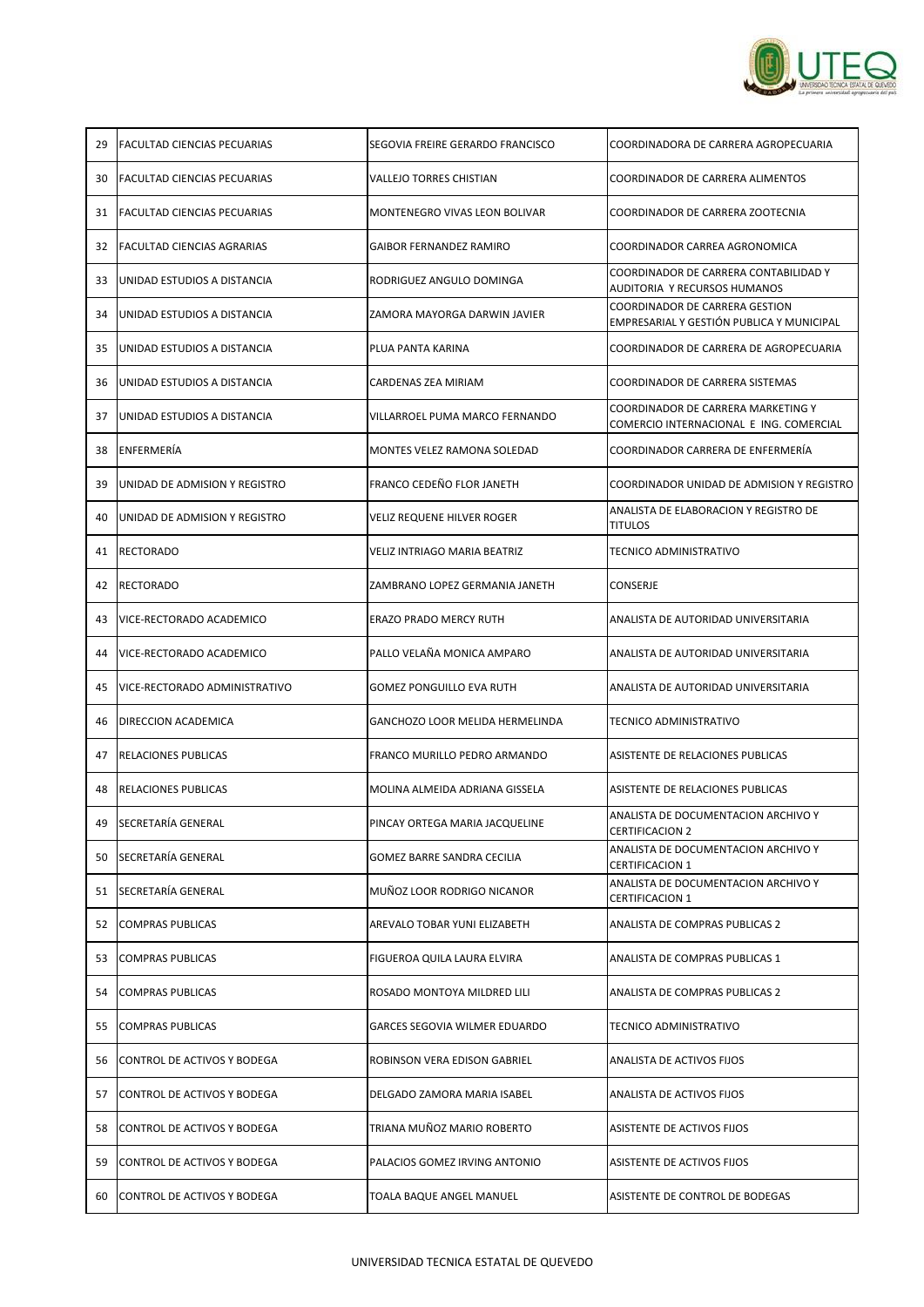

| 61  | PROCURADURÍA                                                                                      | SANTILLAN FLOR GLADYS MAGDALENA         | <b>PROCURADOR 1</b>                                                                                   |
|-----|---------------------------------------------------------------------------------------------------|-----------------------------------------|-------------------------------------------------------------------------------------------------------|
| 62  | POSGRADO                                                                                          | PARRAGA PADILLA CARMEN ELIZABETH        | <b>TECNICO ADMINISTRATIVO</b>                                                                         |
| 63  | <b>POSGRADO</b>                                                                                   | <b>FLORES GUERRA MARIO GABRIEL</b>      | <b>CONSERJE</b>                                                                                       |
| 64  | <b>POSGRADO</b>                                                                                   | ZAMBRANO PLAZA ANGEL GERMAN             | <b>OFICINISTA</b>                                                                                     |
| 65  | <b>TALENTO HUMANO</b>                                                                             | FAJARDO ROMERO JESSICA DEL ROCIO        | ANALISTA DE TALENTO HUMANO 2                                                                          |
| 66  | <b>TALENTO HUMANO</b>                                                                             | <b>GANCHOZO FLOREANO AMERICA INES</b>   | ANALISTA DE TALENTO HUMANO 1                                                                          |
| 67  | <b>TALENTO HUMANO</b>                                                                             | CEDEÑO ANDRADE VICTOR ANTONIO           | ANALISTA DE TALENTO HUMANO 1                                                                          |
| 68  | <b>ITALENTO HUMANO</b>                                                                            | CARDENAS MOLINA CARMEN VIRGINIA         | ANALISTA DE TALENTO HUMANO 2                                                                          |
| 69  | <b>TALENTO HUMANO</b>                                                                             | ORTIZ BASANTES MERY ARACELY             | ANALISTA DE TALENTO HUMANO 2                                                                          |
| 70  | <b>TALENTO HUMANO</b>                                                                             | SOLIS BARROS WASHINGTON EDUARDO         | CONSERJE                                                                                              |
| 71  | <b>TALENTO HUMANO</b>                                                                             | GARCIA SABANDO ROMULO ISAIAS            | <b>MEDICO OCUPACIONAL</b>                                                                             |
| 72  | <b>TALENTO HUMANO</b>                                                                             | RODRIGUEZ GUALE JOSE LEONARDO           | ESPECIALISTA EN SEGURIDAD E HIGIENE<br><b>OCUPACIONAL</b>                                             |
| 73  | BIENESTAR UNIVERSITARIO                                                                           | FERNANDEZ HIDALGO ELSA DE JESUS         | <b>TRABAJADOR SOCIAL</b>                                                                              |
| 74  | BIENESTAR UNIVERSITARIO                                                                           | RIVADENEIRA INTRIAGO MARIANA JESUS      | <b>PSICOLOGA</b>                                                                                      |
| 75  | BIENESTAR UNIVERSITARIO                                                                           | <b>VILLON VILLEGAS MAGNO RICARDO</b>    | PROMOTOR UNIVERSITARIO (CORO)                                                                         |
|     | 76 BIENESTAR UNIVERSITARIO                                                                        | <b>REYES TORRES GUILLERMO RIGOBERTO</b> | PROMOTOR UNIVERSITARIO                                                                                |
| 77  | <b>BIENESTAR UNIVERSITARIO</b>                                                                    | ALARCON LOPEZ JUAN JONNY                | ASISTENTE DE PROMOTOR UNIVERSITARIO                                                                   |
| 78  | <b>BIENESTAR UNIVERSITARIO</b>                                                                    | SANCHEZ CORDOVA ADELAIDA JACKELINE      | ASISTENTE DE PROMOTOR UNIVERSITARIO                                                                   |
| 79  | <b>BIENESTAR UNIVERSITARIO</b>                                                                    | JARAMILLO OLIVO GUILLERMO BARTOLO       | ASISTENTE DE PROMOTOR UNIVERSITARIO                                                                   |
| 80. | <b>BIENESTAR UNIVERSITARIO</b>                                                                    | MORAN SUAREZ FERNANDO DANIEL            | ASISTENTE DE PROMOTOR UNIVERSITARIO                                                                   |
|     | 81   BIENESTAR UNIVERSITARIO                                                                      | MIRANDA ULLON SANTOS JUAN               | ASISTENTE DE PROMOTOR UNIVERSITARIO                                                                   |
|     | 82 BIENESTAR UNIVERSITARIO                                                                        | PEREZ CARRANZA JORGE SANTIAGO           | ASISTENTE DE PROMOTOR UNIVERSITARIO                                                                   |
| 83  | EVALUACION, DESARROLLO Y ASEGURAMIENTO<br>INSTITUCIONAL-FACULTAD CIENCIAS<br><b>EMPRESARIALES</b> | RODRIGUEZ VELEZ YOCONDA PILAR           | <b>ANALISTA DE PLANIFICACION 1</b>                                                                    |
| 84  | EVALUACION, DESARROLLO Y ASEGURAMIENTO<br>INSTITUCIONAL-FACULTAD CIENCIAS<br>EMPRESARIALES        | PALMA ALAVA PABLO ELVER                 | ANALISTA DE PLANIFICACION 2                                                                           |
| 85  | EVALUACION INTERNA-FACULTAD CIENCIAS<br>PECUARIAS                                                 | DIAZ OCAMPO RAUL GILBERTO               | PRESIDENTE DE COMISIÓN GENERAL DE<br>EVALUACIÓN INTERNA-PROFESOR TITULAR<br>PRINCIPAL NIVEL 1 GRADO 6 |
| 86  | <b>EVALUACION INTERNA</b>                                                                         | <b>GARCES ESTRELLA SORAYA MAGALLY</b>   | ANALISTA DE EVALUACION 2                                                                              |
| 87  | <b>EVALUACION INTERNA</b>                                                                         | <b>BRIONES CHILAN ERASMO LIDER</b>      | ANALISTA DE EVALUACION 1                                                                              |
| 88  | FINANCIERO                                                                                        | LOOR ALCIVAR LAURO FREDDY               | <b>TECNICO ADMINISTRATIVO</b>                                                                         |
| 89  | PRESUPUESTO                                                                                       | MENDOZA LERTORA MARIA ALEXANDRA         | <b>ANALISTA DE PRESUPUESTO 2</b>                                                                      |
| 90  | PRESUPUESTO                                                                                       | VARELA CARRANZA YESENIA MONSERRATE      | ANALISTA DE PRESUPUESTO 3                                                                             |
| 91  | CONTABILIDAD                                                                                      | FALCONES ESPINOZA EMMA MARIA            | <b>CONTADOR GENERAL</b>                                                                               |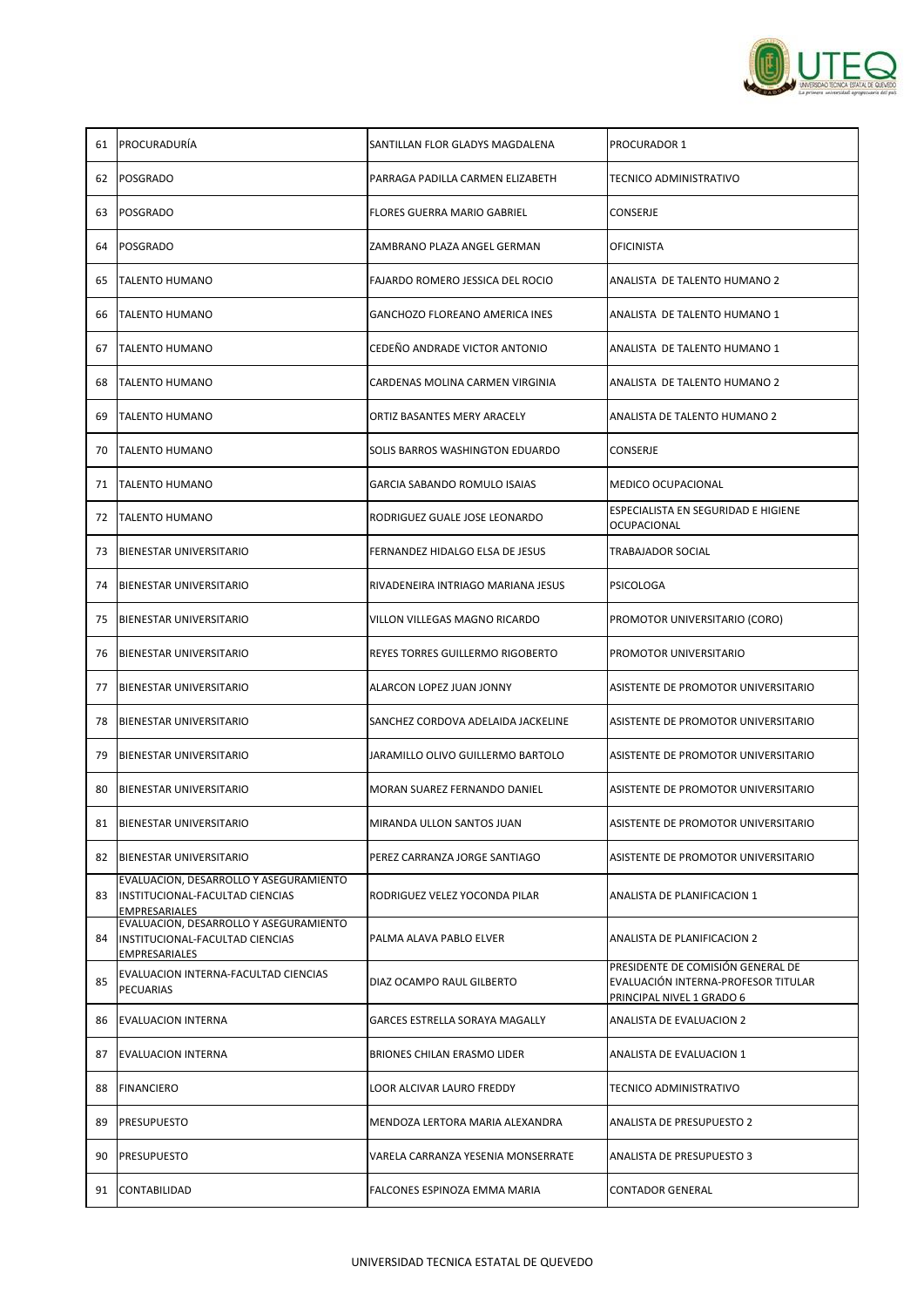

| 92  | <b>CONTABILIDAD</b>                  | VELIZ CHEVEZ CARMEN MAGDALENA           | ANALISTA DE CONTABILIDAD 1                  |
|-----|--------------------------------------|-----------------------------------------|---------------------------------------------|
| 93  | <b>TESORERÍA</b>                     | SANCHEZ FUENTES ESTHER ANGELA           | TESORERO GENERAL ENCARGADA                  |
| 94  | <b>APOYO A LA GESTION</b>            | YEPEZ SALINAS WILSON ANTONIO            | TECNICO DE AUDIO Y VIDEO                    |
| 95  | <b>APOYO A LA GESTION</b>            | PLUAS MUÑOZ EDUARDO MANUEL              | <b>CONSERJE</b>                             |
| 96  | <b>JAPOYO A LA GESTION</b>           | CRIOLLO VELOZ PAULINO EFRAIN            | <b>ASISTENTE</b>                            |
| 97  | <b>SERVICIOS UNIVERSITARIOS</b>      | ALVAREZ ZAMBRANO MAYRO DELCINO          | TRABAJADOR AGRICOLA                         |
| 98  | <b>ISERVICIOS UNIVERSITARIOS</b>     | CARABAJO PERALTA JULIO HUMBERTO         | <b>GASFITERO</b>                            |
| 99  | <b>SERVICIOS UNIVERSITARIOS</b>      | CARRANZA CARRANZA JAVIER MAXIMO         | AUXILIAR DE MANTENIMIENTO                   |
|     | 100 SERVICIOS UNIVERSITARIOS         | CERCADO COBEÑA NEIL FRANCISCO           | <b>AUXILIAR DE MANTENIMIENTO</b>            |
|     | 101 SERVICIOS UNIVERSITARIOS         | ERAZO FERNANDEZ FRANKLIN RAFAEL         | <b>AUXILIAR DE MANTENIMIENTO</b>            |
|     | 102 SERVICIOS UNIVERSITARIOS         | <b>FRANCO VEAS FELIX WILMER</b>         | <b>ELECTRICISTA</b>                         |
|     | 103 SERVICIOS UNIVERSITARIOS         | MACIAS GARCIA JAVIER ENRIQUE            | <b>AUXILIAR DE MANTENIMIENTO</b>            |
|     | 104 SERVICIOS UNIVERSITARIOS         | REINA CHENCHE HECTOR TOMAS              | ALBAÑIL                                     |
|     | 105 SERVICIOS UNIVERSITARIOS         | VARGAS SANCHEZ NESTOR SILVIDE           | AUXILIAR DE MANTENIMIENTO                   |
|     | 106 SERVICIOS UNIVERSITARIOS         | ALVAREZ YOZA DANNY DANIEL               | <b>OPERADOR DE MAQUINA</b>                  |
|     | 107 SERVICIOS UNIVERSITARIOS         | SALDAÑA MORA EUDER BENEDICTO            | <b>AUXILIAR DE MANTENIMIENTO</b>            |
|     | 108   TECNOLOGIA DE LA INFORMACION   | <b>FIALLOS BARRIONUEVO ALEX ROSENDO</b> | ANALISTA DE TECNOLOGIAS DE LA INFORMACION 2 |
| 109 | <b>ITECNOLOGIA DE LA INFORMACION</b> | ULLOA CALERO MERCY MAGDALENA            | ANALISTA DE TECNOLOGIAS DE LA INFORMACION 1 |
|     | 110   TECNOLOGIA DE LA INFORMACION   | MORA SEGURA ANGEL WASHINGTON            | ANALISTA DE TECNOLOGIAS DE LA INFORMACION 1 |
|     | 111   TECNOLOGIA DE LA INFORMACION   | TOAZA FIERRO GERARDO EUSCADY            | ANALISTA DE TECNOLOGIAS DE LA INFORMACION 1 |
|     | 112   TECNOLOGIA DE LA INFORMACION   | AGUIRRE PEREZ MARGOTH DE LAS MERCEDES   | ANALISTA DE TECNOLOGIAS DE LA INFORMACION 2 |
|     | 113   TECNOLOGIA DE LA INFORMACION   | <b>SANCHEZ FUENTES OSCAR ALBERTO</b>    | <b>CONSERJE</b>                             |
|     | 114   TECNOLOGIA DE LA INFORMACION   | CHAVEZ BOZA BETTY MARGARITA             | ANALISTA DE TECNOLOGIAS DE LA INFORMACION 2 |
|     | 115   TECNOLOGIA DE LA INFORMACION   | CEDEÑO SALAZAR CLOTARIO BLADIMIR        | ANALISTA DE TECNOLOGIAS DE LA INFORMACION 2 |
|     | 116   TECNOLOGIA DE LA INFORMACION   | <b>IBARRA ALAVA MERY YOLANDA</b>        | <b>LABORATORISTA</b>                        |
| 117 | <b>TECNOLOGIA DE LA INFORMACION</b>  | SEMINARIO HOLGUIN JUAN MEISAEL          | ANALISTA DE TECNOLOGIAS DE LA INFORMACION 1 |
|     | 118   TECNOLOGIA DE LA INFORMACION   | <b>BARCO MORAN BYRON GONZALO</b>        | ANALISTA DE TECNOLOGIAS DE LA INFORMACION 1 |
|     | 119   TECNOLOGIA DE LA INFORMACION   | ZORRILLA SEGURA MARCIANO GABRIEL        | <b>CONSERJE</b>                             |
|     | 120 BIBLIOTECA                       | LARA VERA EDWIN ALEJANDRO               | <b>BIBLIOTECARIO</b>                        |
|     | 121 BIBLIOTECA                       | MUÑOZ ZAMORA ELITE MARGOTH              | <b>BIBLIOTECARIO</b>                        |
|     | 122 BIBLIOTECA                       | PEREZ MERO TANIA MONSERRATE             | <b>BIBLIOTECARIO</b>                        |
|     | 123 BIBLIOTECA                       | ROMERO VALENCIA ANGEL GERMAN            | <b>ASISTENTE DE BIBLIOTECA</b>              |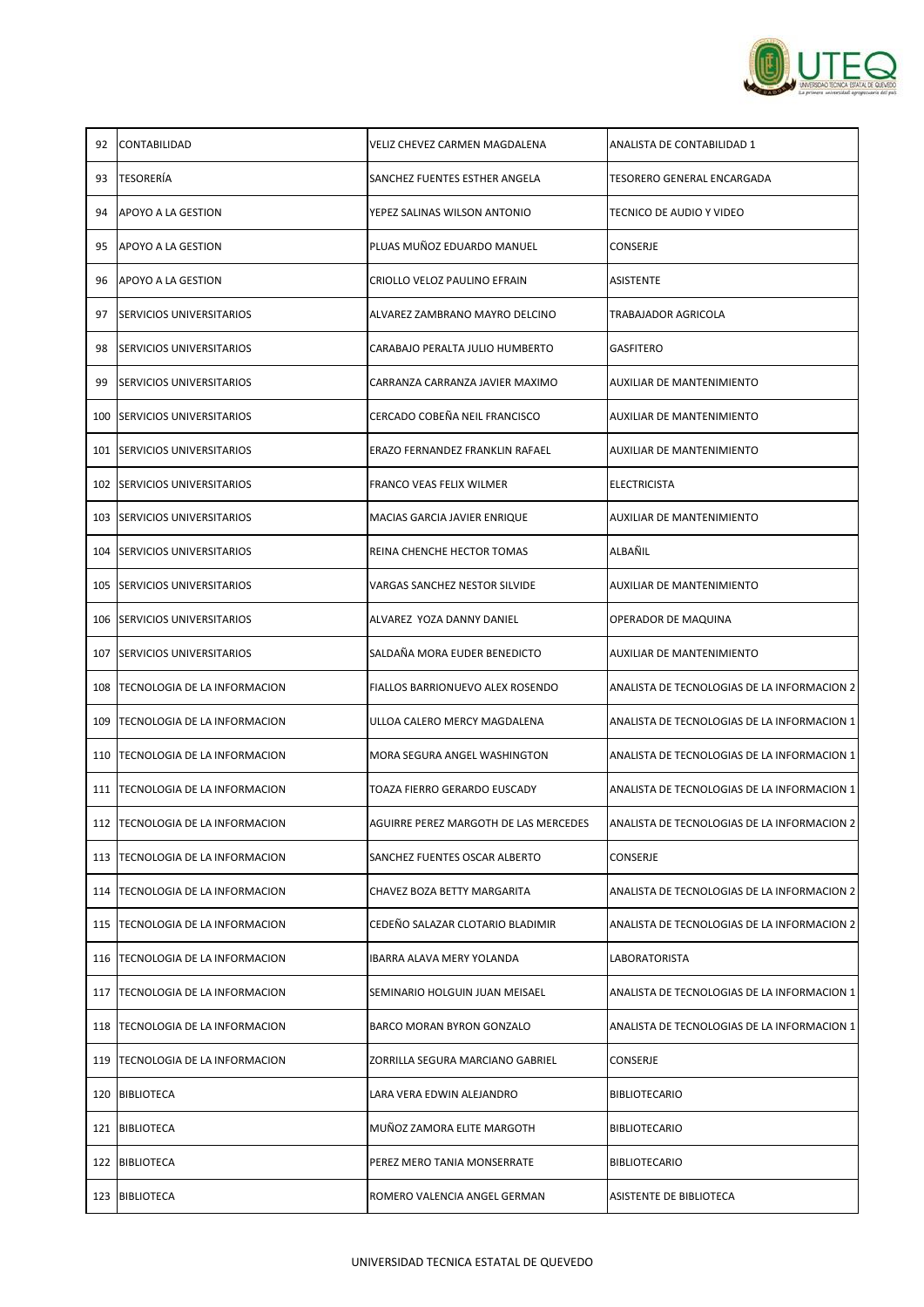

|     | 124 SERVICIOS MEDICOS                                                       | INTRIAGO ZAMORA YOBER STALIN                             | <b>MEDICO GENERAL</b>                                   |
|-----|-----------------------------------------------------------------------------|----------------------------------------------------------|---------------------------------------------------------|
|     | 125 SERVICIOS MEDICOS                                                       | LOOR INTRIAGO MIRYAN MARIA                               | <b>MEDICO GENERAL</b>                                   |
|     | 126 ISERVICIOS MEDICOS                                                      | ALVAREZ AYALA GABRIELA ADRIANA                           | ENFERMERA                                               |
| 127 | <b>ISERVICIOS MEDICOS</b>                                                   | SOLANO CHICHANDE CRISTHIAN DAVID                         | ODONTOLOGO                                              |
| 128 | <b>TRANSPORTE</b>                                                           | MORANTE ANCHUNDIA DANIEL ASSAD                           | ANALISTA DE ACTIVOS FIJOS                               |
| 129 | <b>TRANSPORTE</b>                                                           | MERO ALCIVAR CRISTOBAL COLON                             | <b>CHOFER</b>                                           |
|     | <b>130  TRANSPORTE</b>                                                      | IMORAN MONTOYA ALBERTO ANTONIO                           | <b>CHOFER</b>                                           |
|     | 131  TRANSPORTE                                                             | CEVALLOS ESCANDON GUIDO ENRIQUE                          | <b>CHOFER</b>                                           |
|     | 132 TRANSPORTE                                                              | <b>GUTIERREZ ACEVEDO JORGE LUIS</b>                      | <b>CHOFER</b>                                           |
|     | <b>133 ITRANSPORTE</b>                                                      | ISANCHEZ LOOR BOLIVAR ALEJANDRO                          | <b>CHOFER</b>                                           |
|     | 134 TRANSPORTE                                                              | LOOR URETA HOMERO RAFAEL                                 | <b>CHOFER</b>                                           |
|     | 135 ADMISION Y REGISTRO                                                     | CAMPOVERDE MENDOZA LUCRECIA GUADALUPE SECRETARIO ABOGADO |                                                         |
|     | 136 ADMISION Y REGISTRO                                                     | <b>VELIZ INTRIAGO MARIA DETSY</b>                        | ANALISTA DE ELABORACION Y REGISTRO DE<br><b>TITULOS</b> |
|     | 137 ADMISION Y REGISTRO                                                     | SILVA TORRES MAGALY LOURDES                              | ANALISTA DE ELABORACION Y REGISTRO DE<br><b>TITULOS</b> |
|     | 138 ADMISION Y REGISTRO                                                     | ZABALA BUENAÑO ALFREDO                                   | SECRETARIO ABOGADO, ENCARGADO                           |
|     | 139 ADMISION Y REGISTRO                                                     | MENDOZA CUELLAR RICHARD ANTONIO                          | <b>CONSERJE</b>                                         |
|     | 140 FACULTAD CIENCIAS AGRARIAS                                              | <b>TELLO RIZZO DAYSY ELIZABETH</b>                       | <b>TECNICO ADMINISTRATIVO</b>                           |
| 141 | <b>JUNIDAD DE INVESTIGACION</b>                                             | CHILUISA TRIANA NORA FERNANDA                            | <b>TECNICO ADMINISTRATIVO</b>                           |
|     | 142   FACULTAD CIENCIAS AGRARIAS                                            | PARRAGA MORA GYMMY LEONID                                | <b>CONSERJE</b>                                         |
|     | 143   FACULTAD CIENCIAS AGRARIAS                                            | <b>SUAREZ ARANA HECTOR JAVIER</b>                        | <b>CONSERJE</b>                                         |
|     | 144 FACULTAD CIENCIAS DE LA INGENIERÍA                                      | <b>BONILLA CARBO MONICA LORENA</b>                       | TECNICO ADMINISTRATIVO                                  |
|     | 145 FACULTAD CIENCIAS DE LA INGENIERÍA                                      | ANDRADE ARIAS CARLOS ANTONIO                             | <b>TECNICO ADMINISTRATIVO</b>                           |
|     | 146 FACULTAD CIENCIAS DE LA INGENIERÍA                                      | SOLIS GARCIA ENRIQUE RODOLFO                             | <b>CONSERJE</b>                                         |
| 147 | <b>FACULTAD CIENCIAS DE LA INGENIERÍA</b>                                   | CEDEÑO CHAVEZ CRISTOBAL COLON                            | <b>CONSERJE</b>                                         |
|     | 148 FACULTAD CIENCIAS DE LA INGENIERÍA                                      | UBE ALCIVAR ANGEL NELSON                                 | <b>CONSERJE</b>                                         |
|     | 149 FACULTAD CIENCIAS DE LA INGENIERÍA                                      | MALLEA CARRANZA FERNADO ALBINO                           | <b>CONSERJE</b>                                         |
|     | 150 FACULTAD CIENCIAS DE LA INGENIERÍA                                      | ROBAYO QUINTO YORGE WILMER                               | <b>CONSERJE</b>                                         |
|     | 151 FACULTAD CIENCIAS DE LA INGENIERÍA                                      | PARRAGA VISTIN RICARDO ERNESTO                           | <b>AUXILIAR DE MANTENIMIENTO</b>                        |
|     | 152 FACULTAD CIENCIAS DE LA INGENIERÍA                                      | TRIANA MUÑOZ RICARDO ARTURO                              | <b>TECNICO DE MANTENIMIENTO</b>                         |
| 153 | FACULTAD CIENCIAS DE LA INGENIERÍA-<br>LABORATORIO DE OPERACIONES UNITARIAS | COELLO MONTOYA AMADO ENRIQUE                             | <b>ASISTENTE DE LABORATORIO-FCI</b>                     |
|     | 154   FACULTAD CIENCIAS PECUARIAS                                           | CARREÑO RODRIGUEZ YUNI ISABEL                            | <b>TECNICO ADMINISTRATIVO</b>                           |
| 155 | <b>FACULTAD CIENCIAS PECUARIAS</b>                                          | KAISER ESPINOZA ROBERT ALFREDO                           | <b>AYUDANTE OPERADOR</b>                                |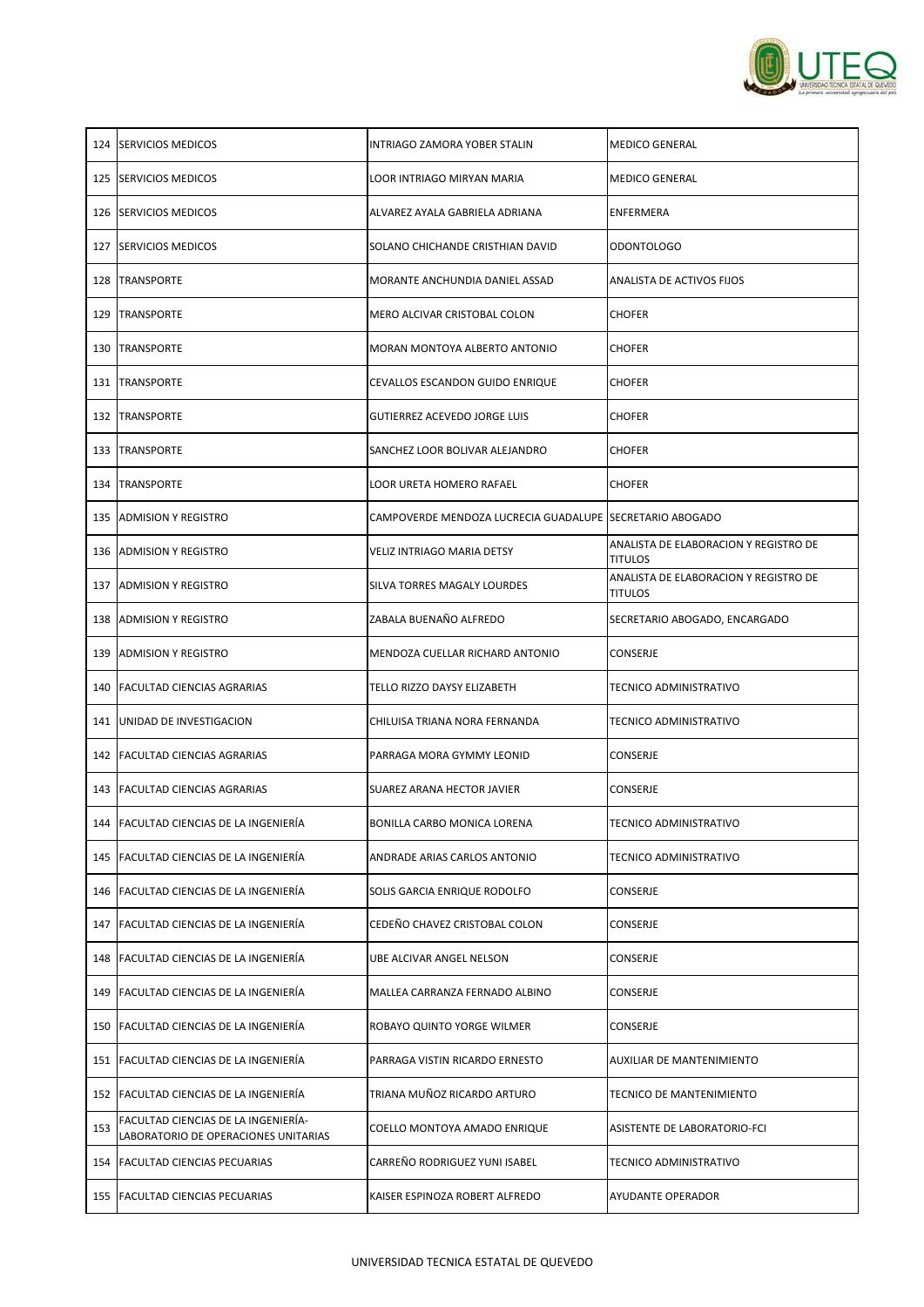

|     | 156   FACULTAD CIENCIAS PECUARIAS                                           | MENDIETA DELGADO LUIS GALO             | <b>CONSERJE</b>                            |
|-----|-----------------------------------------------------------------------------|----------------------------------------|--------------------------------------------|
|     | 157   FACULTAD CIENCIAS PECUARIAS                                           | FLORES MUÑOZ JAIME ENRIQUE             | CONSERJE                                   |
|     | 158 FACULTAD CIENCIAS PECUARIAS                                             | VILLARROEL POSLIGUA JAVIER ORLANDO     | <b>CONSERJE</b>                            |
|     | 159 FACULTAD CIENCIAS PECUARIAS                                             | <b>MONCAYO CAMPO FLORO NICOLAS</b>     | <b>CONSERJE</b>                            |
|     | 160 FACULTAD CIENCIAS PECUARIAS                                             | ALAVA ALCIVAR PEDRO LENIN              | <b>BIBLIOTECARIO</b>                       |
|     | 161   FACULTAD CIENCIAS AMBIENTALES                                         | <b>DELGADO BLANCA NEFI</b>             | TECNICO ADMINISTRATIVO                     |
| 162 | FACULTAD CIENCIAS AMBIENTALES/FINCA<br><b>MORUCUMBA</b>                     | ARCOS AZA MANUEL ANTONIO               | TRABAJADOR AGRICOLA                        |
|     | 163 FACULTAD CIENCIAS AMBIENTALES                                           | <b>BECERRIN BURGOS JUAN ROBERTO</b>    | <b>CONSERJE</b>                            |
|     | 164 FINCA LA REPRESA                                                        | <b>BRIONES MONTECE DANIEL DOMINGO</b>  | AUXILIIAR AGROPECUARIO                     |
|     | 165 FINCA LA REPRESA                                                        | PAREDES QUINTO DIOMEDES ENRIQUE        | <b>AUXILIIAR AGROPECUARIO</b>              |
|     | 166 IFACULTAD CIENCIAS AMBIENTALES                                          | SALDAÑA MORA FAUSTINO GERMAN           | CONSERJE                                   |
|     | 167 FACULTAD CIENCIAS AMBIENTALES                                           | UBE ALCIVAR FLORENCIO ADOLFO           | <b>CONSERJE</b>                            |
|     | 168   FACULTAD CIENCIAS EMPRESARIALES                                       | HUACON BUSTAMANTE OMAR DARWING         | TECNICO ADMINISTRATIVO                     |
|     | 169   FACULTAD CIENCIAS EMPRESARIALES                                       | PILLIGUA VERA CARLOS ALBERTO           | COORDINADOR TALLER DE MADERA               |
|     | 170 <b>IFACULTAD CIENCIAS EMPRESARIALES</b>                                 | ROSADO MONTOYA SONIA ROCIO             | <b>OFICINISTA</b>                          |
|     | 171   FACULTAD CIENCIAS EMPRESARIALES                                       | MORALES MENDOZA VERONICA KARINA        | <b>OFICINISTA</b>                          |
|     | 172   FACULTAD CIENCIAS EMPRESARIALES                                       | SALAZAR FUENTES JUSTO JOSE             | <b>CONSERJE</b>                            |
|     | 173   FACULTAD CIENCIAS EMPRESARIALES                                       | <b>VERA TARIRA JAVIER MOISES</b>       | CONSERJE                                   |
|     | 174   FACULTAD CIENCIAS EMPRESARIALES                                       | MURIEL MOREIRA EPIFANIO DOMINGO        | <b>CONSERJE</b>                            |
|     | 175   FACULTAD CIENCIAS EMPRESARIALES                                       | GARCIA BAJAÑA DARWIN JAVIER            | <b>CONSERJE</b>                            |
|     | 176   FACULTAD CIENCIAS EMPRESARIALES                                       | MENOSCAL TOALA JULIO CESAR             | <b>CONSERJE</b>                            |
|     | 177   FACULTAD CIENCIAS EMPRESARIALES                                       | ARANDA SANTACRUZ PEDRO JOFFRE          | <b>CONSERJE</b>                            |
|     | 178 JUNIDAD ESTUDIOS A DISTANCIA                                            | CARDENAS DAVILA JONATHAN               | OFICINISTA                                 |
| 179 | <b>JUNIDAD ESTUDIOS A DISTANCIA</b>                                         | MONTOYA MEDINA SANDRO YOVANY           | <b>CONSERJE</b>                            |
|     | 180 JUNIDAD ESTUDIOS A DISTANCIA                                            | SIG-TU VELIZ CARLOS SERGEI             | <b>CONSERJE</b>                            |
| 181 | TECNOLOGÍAS DE LA INFORMACION-<br><b>LABORATORIOS</b>                       | <b>BRAULIO JORGE PATRICIO</b>          | LABORATORISTA                              |
| 182 | TECNOLOGÍAS DE LA INFORMACION-<br><b>LABORATORIOS</b>                       | GARCIA SANGOQUIZA GINA MAGALY          | LABORATORISTA                              |
| 183 | TECNOLOGÍAS DE LA INFORMACION-<br><b>LABORATORIOS</b>                       | <b>MORALES ALVAREZ MAGELA MERCEDES</b> | <b>LABORATORISTA</b>                       |
| 184 | TECNOLOGÍAS DE LA INFORMACION-<br><b>LABORATORIOS</b>                       | MONCAYO ALMEIDA FRANKLIN JOSE          | ASISTENTE DE TECNOLOGIAS DE LA INFORMACION |
| 185 | FACULTAD CIENCIAS PECUARIAS-LABORATORIO<br><b>BROMATOLOGIA</b>              | RAMOS MAKLIFF LOURDES ROCIO            | <b>LABORATORISTA</b>                       |
| 186 | FACULTAD CIENCIAS PECUARIAS-LABORATORIO<br>RUMIOLOGIA                       | ZAPATIER SANTILLAN AURELIO DAVID       | <b>LABORATORISTA</b>                       |
| 187 | <b>FACULTAD CIENCIAS PECUARIAS-LABORATORIO</b><br><b>LACTIOS Y CARNICOS</b> | LEONES ZEVALLOS TANYA DOLORES          | LABORATORISTA                              |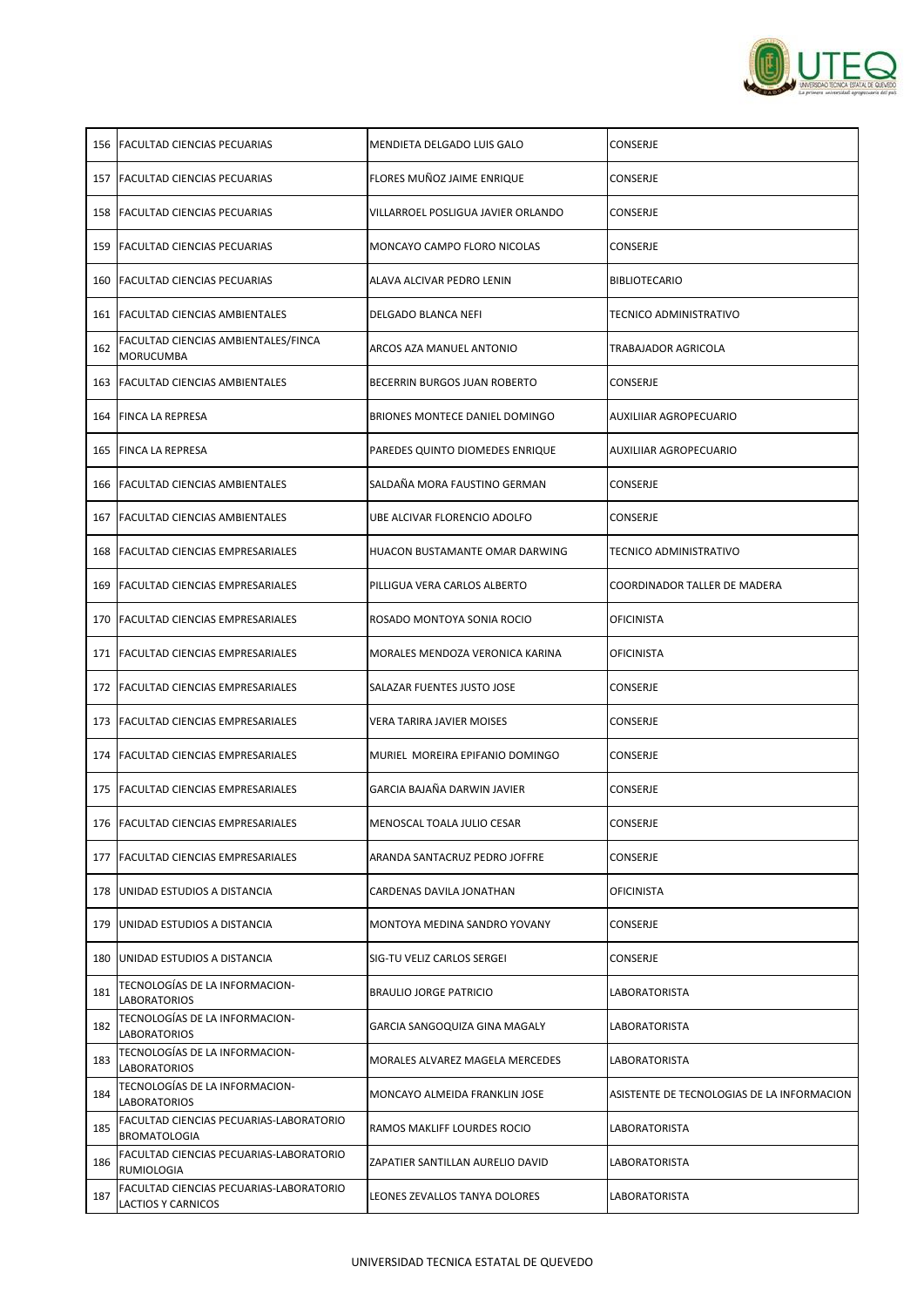

| 188 | UNIDAD DE INVESTIGACION-LABORATORIO DE<br><b>BIOTECNOLOGIA</b> | IMENDOZA LEON ANTONIO FRANCISCO          | LABORATORISTA                                                     |
|-----|----------------------------------------------------------------|------------------------------------------|-------------------------------------------------------------------|
|     | 189   FACULTAD CIENCIAS AMBIENTALES-LABORATORIO                | VARGAS SANCHEZ JOSE BENJAMIN             | ASISTENTE DE LABORATORIO (SUELOS Y AGUAS)<br><b>FCAMBIENTALES</b> |
|     | 190 FINCA LA MARIA                                             | PINTO FERNANDEZ EDUARDO                  | LIDER DE PRODUCCION                                               |
|     | 191 FINCA LA MARIA                                             | TAMAY MONTOYA ANGEL GILBERTO             | <b>ASISTENTE DE PRODUCCION</b>                                    |
|     | 192 FINCA LA MARIA                                             | <b>BURGOS SOLORZANO ANDRES FRANCISCO</b> | <b>TRABAJADOR AGRICOLA</b>                                        |
|     | 193 FINCA LA MARIA                                             | CASTRO ALMEIDA JUAN IGNACIO              | <b>TRABAJADOR AGRICOLA</b>                                        |
|     | 194 IFINCA LA MARIA                                            | FLORES MORAN GREGORIO HUNGRIA            | TRABAJADOR AGRICOLA                                               |
|     | 195 FINCA LA MARIA                                             | <b>FUENTES CARRRANZA HOLGER HIPOLITO</b> | <b>AUXILIAR AGROPECARIO</b>                                       |
|     | 196 FINCA LA MARIA                                             | MACIAS TUAREZ FREDDY ANTONIO             | <b>TRABAJADOR AGRICOLA</b>                                        |
|     | 197 FINCA LA MARIA                                             | <b>MERINO PINCAY ROBERTO KLEBER</b>      | <b>TRABAJADOR AGRICOLA</b>                                        |
|     | 198 IFINCA LA MARIA                                            | <b>MOREIRA LOOR JOHAN INOCENTE</b>       | <b>TRABAJADOR AGRICOLA</b>                                        |
|     | 199 FINCA LA MARIA                                             | PEREZ ESPINOZA EUGENIO BASILIO           | <b>AUXILIAR AGROPECARIO</b>                                       |
|     | 200 FINCA LA MARIA                                             | RODRIGUEZ FERNANDEZ PEDRO JAVIER         | <b>TRABAJADOR AGRICOLA</b>                                        |
|     | 201 FINCA LA MARIA                                             | SELLAN SILVA ANGEL GREGORIO              | <b>TRABAJADOR AGRICOLA</b>                                        |
|     | 202 FINCA LA MARIA                                             | ZAMORA VINCES ARMANDO MELANIO            | <b>TRABAJADOR AGRICOLA</b>                                        |
|     | 203 FINCA LA MARIA                                             | VERA REINA LORENZO ROSENDO               | <b>TRABAJADOR AGRICOLA</b>                                        |
|     | 204 FINCA LA MARIA                                             | <b>BUENO TAPIA MAXIMO RUFINO</b>         | TRABAJADOR AGRICOLA                                               |
|     | 205 FINCA LA MARIA                                             | CASQUETE REINA WILFRIDO MARCELO          | <b>TRABAJADOR AGRICOLA</b>                                        |
|     | 206 FINCA LA MARIA                                             | CEDEÑO MERO DANNY DANIEL                 | <b>TRABAJADOR AGRICOLA</b>                                        |
|     | 207 FINCA LA MARIA                                             | <b>FUENTES CASTRO GERARDO ANDRES</b>     | <b>TRABAJADOR AGRICOLA</b>                                        |
|     | 208 FINCA LA MARIA                                             | MORA QUINTANA HOLGER DARWIN              | TRABAJADOR AGRICOLA                                               |
|     | 209 FINCA LA MARIA                                             | <b>SUAREZ SOLIZ NELSON VADIS</b>         | <b>TRABAJADOR AGRICOLA</b>                                        |
|     | 210 FINCA LA MARIA                                             | OLVERA CADENA MANUEL ADRIANO             | <b>TRABAJADOR AGRICOLA</b>                                        |
|     | 211 FINCA LA MARIA                                             | TARIRA OLVERA ISIDRO PERFECTO            | TRABAJADOR AGRICOLA                                               |
|     | 212 FINCA LA MARIA                                             | <b>GURUMENDI TERAN CAIRO ISAAC</b>       | <b>AYUDANTE OPERADOR</b>                                          |
|     | 213 FINCA LA MARIA                                             | CALDERON BARRI PEDRO ANTONIO             | OPERADOR DE MAQUINARIA AGRICOLA                                   |
|     | 214 FINCA LA REPRESA                                           | CASTRO CHAMORRO WILSON ENRIQUE           | <b>TRABAJADOR AGRICOLA</b>                                        |
|     | 215 FINCA LA REPRESA                                           | MEZA OLVERA AGAPITO LEONIDAS             | <b>TRABAJADOR AGRICOLA</b>                                        |
|     | 216 FINCA LA REPRESA                                           | <b>BUSTE MENDEZ JORGE FRANCISCO</b>      | <b>TRABAJADOR AGRICOLA</b>                                        |
|     | 217 FINCA LA REPRESA                                           | BRIONES MONTECE ISIDRO FRANCISCO         | <b>TRABAJADOR AGRICOLA</b>                                        |
|     | 218 FINCA LA REPRESA                                           | VARGAS SOLIS JIMMY JOSE                  | <b>TRABAJADOR AGRICOLA</b>                                        |
| 219 | TALLER DE LA MADERA-FACULTAD CIENCIAS<br><b>PECUARIAS</b>      | COBO PEÑAHERRERA MARIO GUSTAVO           | <b>TECNICO EBANISTA</b>                                           |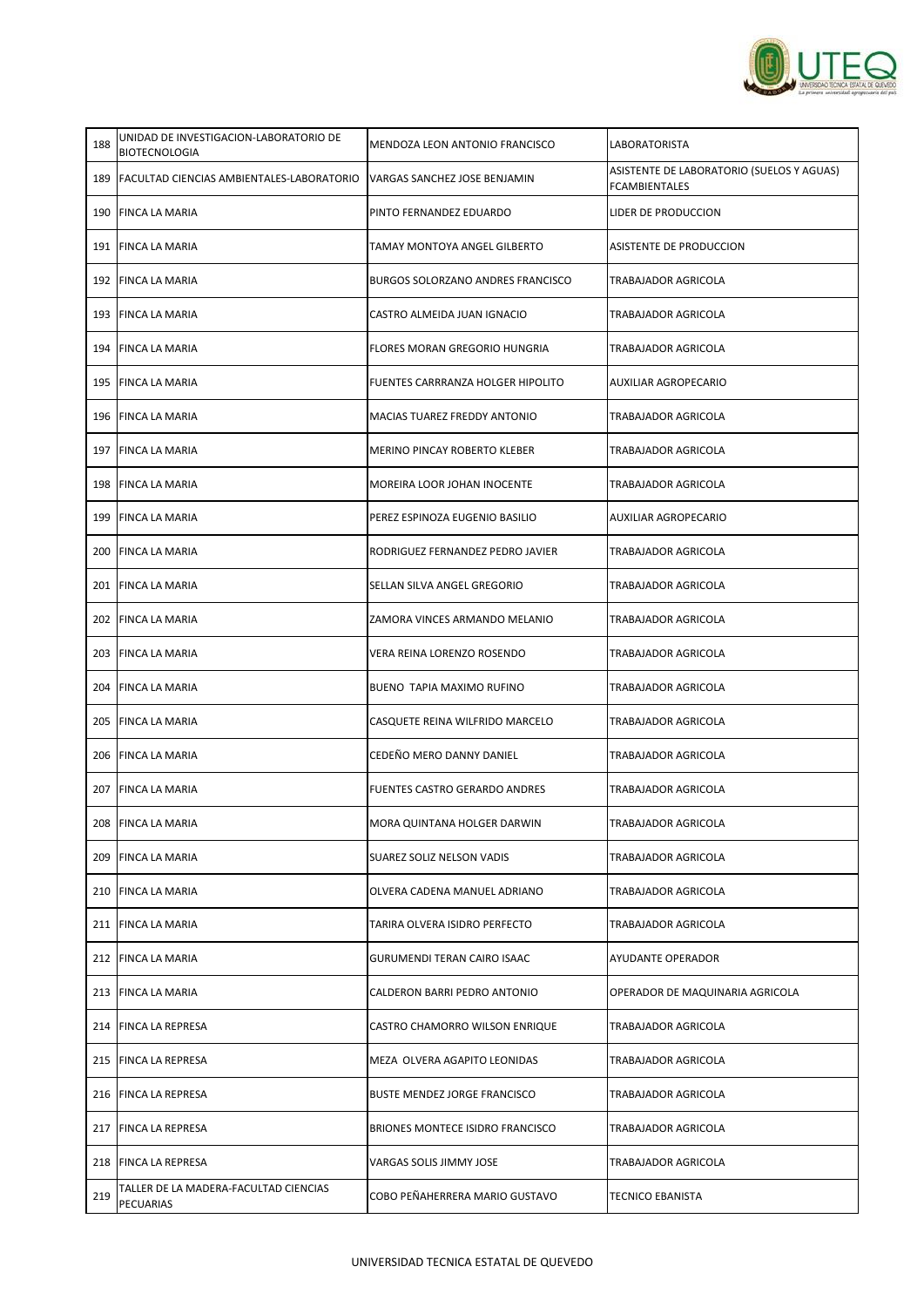

| 220 <b>IDESARROLLO FISICO</b>     | ROBAYO MUÑOZ GERSSON PATRICIO             | LIDER DE DESARROLLO FISICO                        |
|-----------------------------------|-------------------------------------------|---------------------------------------------------|
| 221 <b>IDESARROLLO FISICO</b>     | SERPA ANGAMARCA DANNY RAUL                | ANALISTA DE DESARROLLO FISICO                     |
| 222   VINCULACION                 | FARIAS VERGARA JENNY DOLORES              | PERSONAL DE APOYO 3 GRADO 3                       |
| 223 IFACULTAD CIENCIAS AGRARIAS   | ABASOLO PACHECO FERNANDO                  | PROFESOR TITULAR AGREGADO NIVEL 1 GRADO 3         |
| 224 FACULTAD CIENCIAS AGRARIAS    | AMORES PUYUTAXI FREDDY MARCELO            | <b>PROFESOR TITULAR PRINCIPAL</b>                 |
| 225 FACULTAD CIENCIAS AGRARIAS    | CAMPI ORTIZ WELLINGTON DAVID              | <b>PROFESOR TITULAR PRINCIPAL</b>                 |
| 226 IFACULTAD CIENCIAS AGRARIAS   | CANCHIGNIA MARTINEZ HAYRON FABRICIO       | <b>PROFESOR TITULAR PRINCIPAL NIVEL 1 GRADO 6</b> |
| 227 FACULTAD CIENCIAS AGRARIAS    | CARRANZA CUSME SANTIAGO ROBERTO           | <b>PROFESOR TITULAR PRINCIPAL</b>                 |
| 228 FACULTAD CIENCIAS AGRARIAS    | GRANADOS RIVAS YANILA ESTHER              | PROFESOR TITULAR AGREGADO NIVEL 1 GRADO 3         |
| 229 IFACULTAD CIENCIAS AGRARIAS   | MATA ANCHUNDIA DEYANIRA DIGNA             | <b>PROFESOR TITULAR PRINCIPAL</b>                 |
| 230 FACULTAD CIENCIAS AGRARIAS    | PLAZA ZAMBRANO PAULA MARISOL              | PROFESOR TITULAR PRINCIPAL                        |
| 231 FACULTAD CIENCIAS AGRARIAS    | RAMOS MARTINEZ FLAVIO RAUL                | <b>PROFESOR TITULAR PRINCIPAL</b>                 |
| 232 FACULTAD CIENCIAS AGRARIAS    | SAUCEDO AGUIAR SILVIA GICELA              | <b>PROFESOR TITULAR PRINCIPAL</b>                 |
| 233 IFACULTAD CIENCIAS AGRARIAS   | SIMBA OCHOA LUIS FERNANDO                 | <b>PROFESOR TITULAR PRINCIPAL</b>                 |
| 234 FACULTAD CIENCIAS AGRARIAS    | BAYAS ZAMORA ABRAHAM ADALBERTO            | <b>PROFESOR NO TITULAR-CONTRATADO</b>             |
| 235 TFACULTAD CIENCIAS AGRARIAS   | BERMEO TOLEDO CESAR RAMIRO                | PROFESOR NO TITULAR-CONTRATADO                    |
| 236   FACULTAD CIENCIAS AGRARIAS  | <b>BRAVO SALVATIERRA JEFFERSON XAVIER</b> | PROFESOR NO TITULAR-CONTRATADO                    |
| 237   FACULTAD CIENCIAS AGRARIAS  | GUAMAN SARANGO VICTOR MANUEL              | PROFESOR NO TITULAR-CONTRATADO                    |
| 238 FACULTAD CIENCIAS AGRARIAS    | HERRERA EGUEZ FAVIO EDUARDO               | PROFESOR NO TITULAR-CONTRATADO                    |
| 239 FACULTAD CIENCIAS AGRARIAS    | JIMENEZ ICAZA MANUEL GREGORIO             | PROFESOR NO TITULAR-CONTRATADO                    |
| 240 FACULTAD CIENCIAS AGRARIAS    | LLERENA RAMOS LUIS TARQUINO               | PROFESOR NO TITULAR-CONTRATADO                    |
| 241   FACULTAD CIENCIAS AGRARIAS  | MARIN CUEVAS CARMEN VICTORIA              | PROFESOR NO TITULAR-CONTRATADO                    |
| 242 IFACULTAD CIENCIAS AGRARIAS   | MENACE ALMEA MOISES ARTURO                | <b>PROFESOR NO TITULAR-CONTRATADO</b>             |
| 243 IFACULTAD CIENCIAS AGRARIAS   | RAMOS CORRALES PABLO CESAR                | PROFESOR NO TITULAR-CONTRATADO                    |
| 244   FACULTAD CIENCIAS AGRARIAS  | RIVERO HERRADA MARISOL                    | PROFESOR NO TITULAR-CONTRATADO                    |
| 245   FACULTAD CIENCIAS AGRARIAS  | SABANDO AVILA FREDDY AGUSTIN              | PROFESOR NO TITULAR-CONTRATADO                    |
| 246   FACULTAD CIENCIAS AGRARIAS  | TRUJILLO REYES YAIMA                      | PROFESOR NO TITULAR-CONTRATADO                    |
| 247   FACULTAD CIENCIAS AGRARIAS  | VARAS MAENZA CESAR CRISTOBAL              | PROFESOR NO TITULAR-CONTRATADO                    |
| 248   FACULTAD CIENCIAS AGRARIAS  | VELEZ RUIZ MAYRA CAROLINA                 | PROFESOR NO TITULAR-CONTRATADO                    |
| 249   FACULTAD CIENCIAS AGRARIAS  | <b>VERA AVILES DANIEL FEDERICO</b>        | <b>PROFESOR NO TITULAR-CONTRATADO</b>             |
| 250 FACULTAD CIENCIAS AMBIENTALES | CADME AREVALO MARIA LORENA                | PROFESOR TITULAR AGREGADO NIVEL 1 GRADO 3         |
| 251 FACULTAD CIENCIAS AMBIENTALES | CONTRERAS MOSQUERA FRANCISCA ETELVINA     | PROFESOR TITULAR AGREGADO NIVEL 1 GRADO 3         |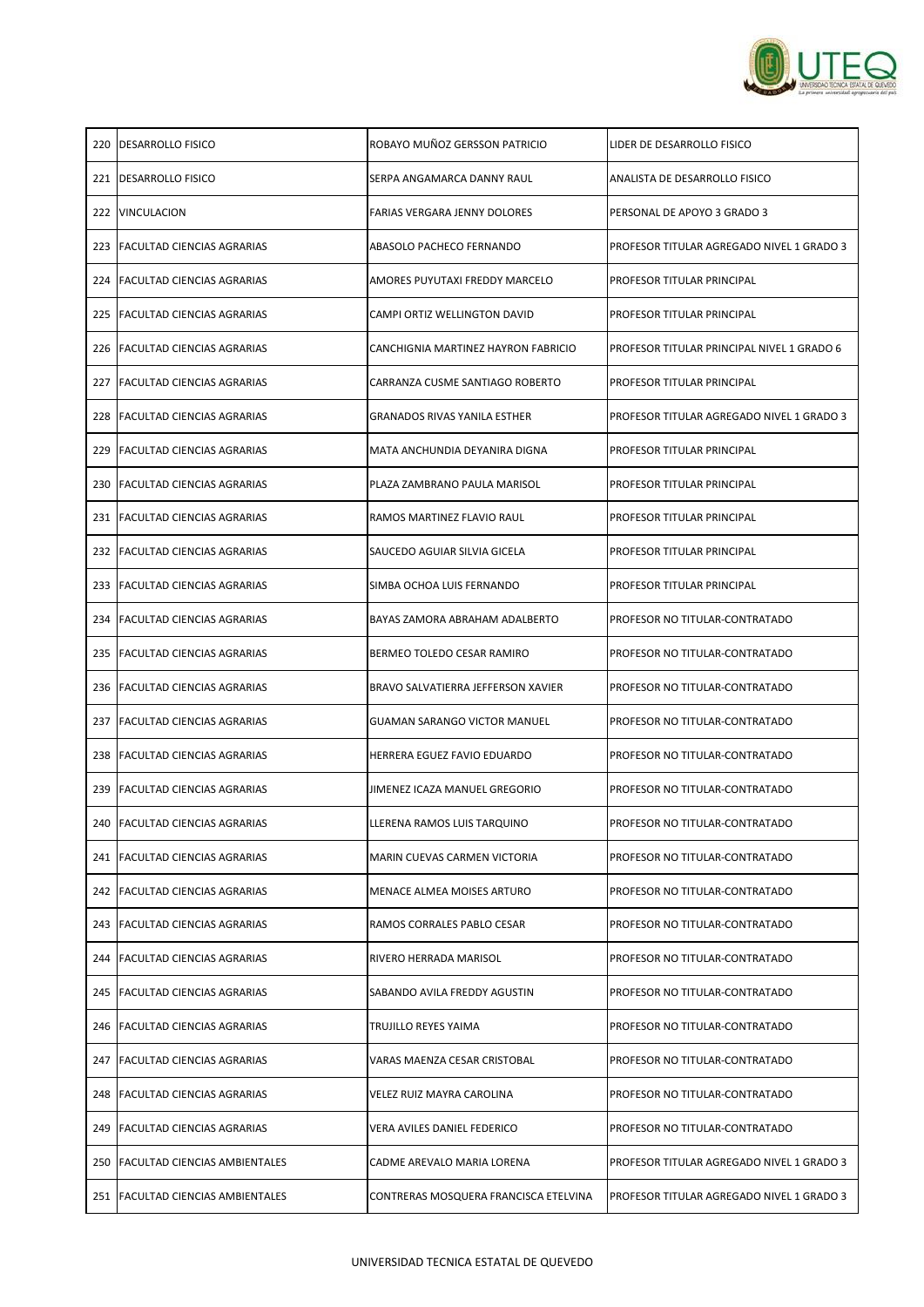

| 252 | <b>IFACULTAD CIENCIAS AMBIENTALES</b> | CRESPO GUTIERREZ ROMMEL SANTIAGO                                            | PROFESOR TITULAR AGREGADO NIVEL 1 GRADO 3  |
|-----|---------------------------------------|-----------------------------------------------------------------------------|--------------------------------------------|
| 253 | <b>FACULTAD CIENCIAS AMBIENTALES</b>  | <b>CUASQUER FUEL JOSE ELIAS</b>                                             | PROFESOR TITULAR PRINCIPAL                 |
| 254 | <b>FACULTAD CIENCIAS AMBIENTALES</b>  | <b>FERRER SANCHEZ YARELYS</b>                                               | PROFESOR TITULAR AGREGADO NIVEL 1 GRADO 3  |
| 255 | <b>FACULTAD CIENCIAS AMBIENTALES</b>  | GOMEZCOELLO ZUÑIGA HECTOR AVELINO                                           | PROFESOR TITULAR PRINCIPAL                 |
| 256 | <b>IFACULTAD CIENCIAS AMBIENTALES</b> | <b>GONZALEZ OSORIO BETTY BEATRIZ</b>                                        | PROFESOR TITULAR PRINCIPAL NIVEL 1 GRADO 6 |
| 257 | <b>FACULTAD CIENCIAS AMBIENTALES</b>  | MARTINEZ CHEVEZ MALENA (LICENCIA S/SUELDO<br>desde 17/04/2018 por estudios) | PROFESOR TITULAR AUXILIAR NIVEL 1 GRADO 1  |
| 258 | <b>IFACULTAD CIENCIAS AMBIENTALES</b> | MORANTE CARRIEL JAIME ALFREDO                                               | PROFESOR TITULAR PRINCIPAL NIVEL 1 GRADO 6 |
| 259 | <b>IFACULTAD CIENCIAS AMBIENTALES</b> | MORENO CEDEÑO CESIL RODRIGO RASHID                                          | PROFESOR TITULAR PRINCIPAL                 |
| 260 | <b>FACULTAD CIENCIAS AMBIENTALES</b>  | <b>MUÑOZ MARCILLO JOSE LUIS</b>                                             | PROFESOR TITULAR AGREGADO NIVEL 1 GRADO 3  |
| 261 | <b>IFACULTAD CIENCIAS AMBIENTALES</b> | NIETO RODRIGUEZ JOSE ENRIQUE                                                | PROFESOR TITULAR PRINCIPAL NIVEL 1 GRADO 6 |
| 262 | <b>FACULTAD CIENCIAS AMBIENTALES</b>  | RAMIREZ HUILA GARIS QUINTILIANO                                             | PROFESOR TITULAR PRINCIPAL                 |
| 263 | <b>FACULTAD CIENCIAS AMBIENTALES</b>  | SUATUNCE CUNUHAY JOSE PEDRO                                                 | PROFESOR TITULAR PRINCIPAL                 |
| 264 | <b>FACULTAD CIENCIAS AMBIENTALES</b>  | TAY HING CAJAS CECILIA CAROLINA                                             | PROFESOR TITULAR AGREGADO NIVEL 1 GRADO 3  |
| 265 | <b>FACULTAD CIENCIAS AMBIENTALES</b>  | TROYA ZAMBRANO MELCHOR FIDEL                                                | PROFESOR TITULAR PRINCIPAL                 |
| 266 | <b>IFACULTAD CIENCIAS AMBIENTALES</b> | <b>VLASSOVA LIDIA</b>                                                       | PROFESOR TITULAR PRINCIPAL NIVEL 1 GRADO 6 |
|     | 267 FACULTAD CIENCIAS AMBIENTALES     | VALVERDE MOREIRA HECTOR ENRIQUE                                             | PROFESOR TITULAR AGREGADO NIVEL 1 GRADO 3  |
|     | 268   FACULTAD CIENCIAS AMBIENTALES   | ARGUDO GUEVARA ROMMY ESTEFANIA                                              | PROFESOR NO TITULAR-CONTRATADO             |
| 269 | <b>IFACULTAD CIENCIAS AMBIENTALES</b> | BETANCOURT LUDEÑA KAREN LISBETH                                             | PROFESOR NO TITULAR-CONTRATADO             |
|     | 270 IFACULTAD CIENCIAS AMBIENTALES    | <b>BRIONES ZAMBRANO MARIUXI ESTEFANIA</b>                                   | PROFESOR NO TITULAR-CONTRATADO             |
|     | 271 IFACULTAD CIENCIAS AMBIENTALES    | CASTRO RONQUILLO GABRIEL LEONARDO                                           | PROFESOR NO TITULAR-CONTRATADO             |
|     | 272 IFACULTAD CIENCIAS AMBIENTALES    | CEDEÑO MUÑOZ JOEL ALBERTO                                                   | PROFESOR NO TITULAR-CONTRATADO             |
| 273 | <b>FACULTAD CIENCIAS AMBIENTALES</b>  | CERVANTES MOLINA XIMENA PAOLA                                               | PROFESOR NO TITULAR-CONTRATADO             |
| 274 | <b>FACULTAD CIENCIAS AMBIENTALES</b>  | CHUSAN GARCIA LINDA PRISCILA                                                | PROFESOR NO TITULAR-CONTRATADO             |
| 275 | <b>FACULTAD CIENCIAS AMBIENTALES</b>  | CRUZ ROSERO NICOLAS JAVIER                                                  | PROFESOR NO TITULAR-CONTRATADO             |
|     | 276 FACULTAD CIENCIAS AMBIENTALES     | <b>GUERRERO CHUEZ NORMA MARIA</b>                                           | PROFESOR NO TITULAR-CONTRATADO             |
|     | 277   FACULTAD CIENCIAS AMBIENTALES   | <b>GUTIERREZ LARA VICTOR EDUARDO</b>                                        | PROFESOR NO TITULAR-CONTRATADO             |
|     | 278 FACULTAD CIENCIAS AMBIENTALES     | JIMENEZ ROMERO EDWIN MIGUEL                                                 | PROFESOR NO TITULAR-CONTRATADO             |
| 279 | <b>FACULTAD CIENCIAS AMBIENTALES</b>  | LOPEZ TOBAR ROLANDO MANUEL                                                  | PROFESOR NO TITULAR-CONTRATADO             |
| 280 | <b>FACULTAD CIENCIAS AMBIENTALES</b>  | LOZANO MENDOZA PEDRO HARRYS                                                 | PROFESOR NO TITULAR-CONTRATADO             |
|     | 281   FACULTAD CIENCIAS AMBIENTALES   | MARTINEZ GARCES ROSMAIRA DEL SOCORRO                                        | PROFESOR NO TITULAR-CONTRATADO             |
|     | 282   FACULTAD CIENCIAS AMBIENTALES   | <b>MEZA BONE FABRICIO FABIAN</b>                                            | PROFESOR NO TITULAR-CONTRATADO             |
| 283 | <b>FACULTAD CIENCIAS AMBIENTALES</b>  | MONTILLA LOPEZ YOMBER JOSE                                                  | PROFESOR NO TITULAR-CONTRATADO             |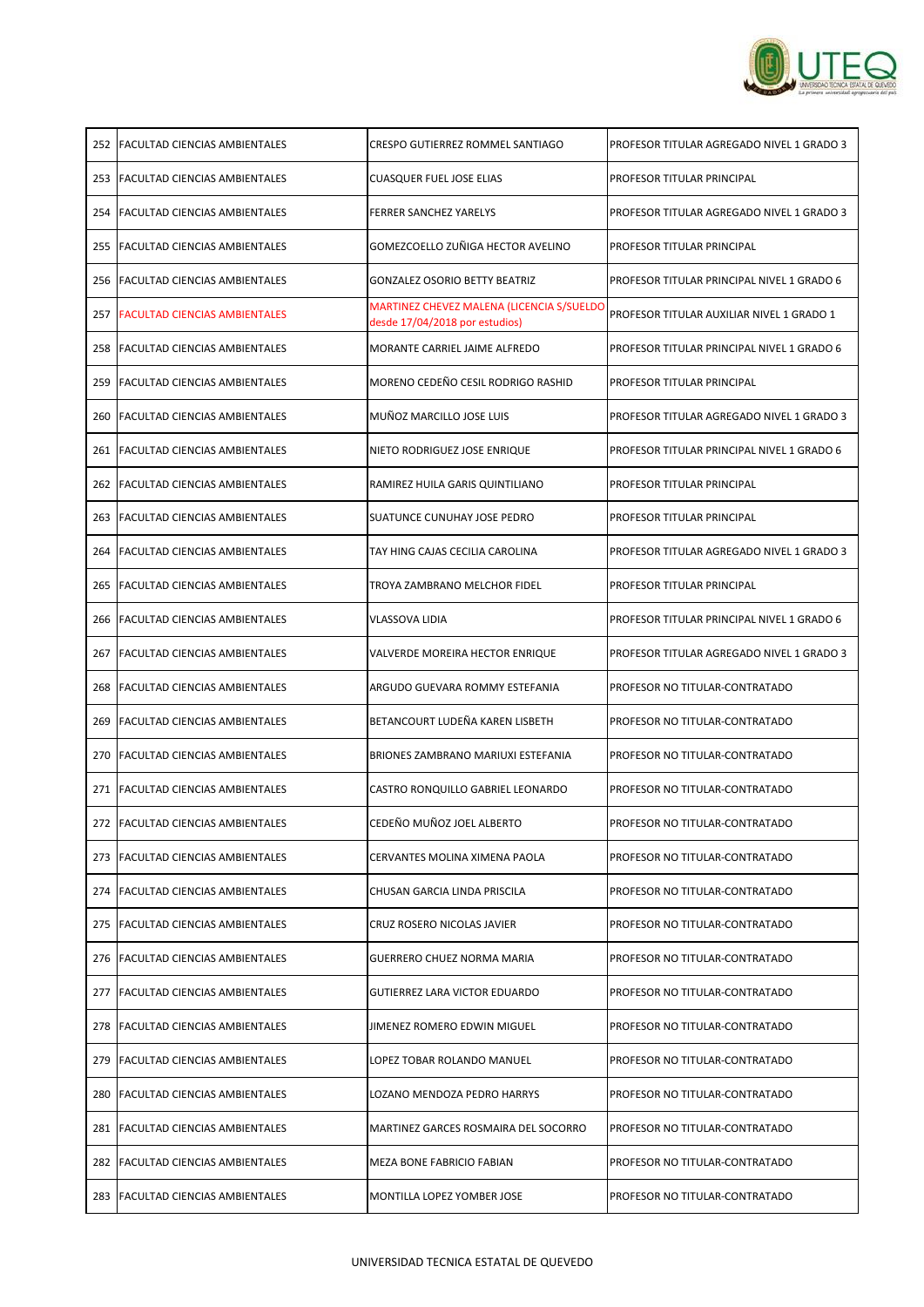

| 284 | <b>FACULTAD CIENCIAS AMBIENTALES</b>       | IMORALES INGUILLAY PEDRO                                               | PROFESOR NO TITULAR-CONTRATADO            |
|-----|--------------------------------------------|------------------------------------------------------------------------|-------------------------------------------|
| 285 | <b>FACULTAD CIENCIAS AMBIENTALES</b>       | MORALES RODRIGUEZ WISTON JAVIER                                        | <b>PROFESOR NO TITULAR-CONTRATADO</b>     |
| 286 | <b>IFACULTAD CIENCIAS AMBIENTALES</b>      | NIETO CAÑARTE CARLOS ALBERTO                                           | PROFESOR NO TITULAR-CONTRATADO            |
| 287 | <b>FACULTAD CIENCIAS AMBIENTALES</b>       | PAZMIÑO RODRÍGUEZ JULIO CÉSAR                                          | <b>PROFESOR NO TITULAR-CONTRATADO</b>     |
| 288 | <b>IFACULTAD CIENCIAS AMBIENTALES</b>      | SINCHI RIVAS CARMEN ALEXANDRA                                          | <b>PROFESOR NO TITULAR-CONTRATADO</b>     |
| 289 | <b>IFACULTAD CIENCIAS AMBIENTALES</b>      | PRIETO BENAVIDES OSCAR OSWALDO                                         | PROFESOR NO TITULAR-CONTRATADO            |
| 290 | <b>IFACULTAD CIENCIAS AMBIENTALES</b>      | ISOLANO APUNTES EDISON                                                 | PROFESOR NO TITULAR-CONTRATADO            |
| 291 | <b>FACULTAD CIENCIAS AMBIENTALES</b>       | URDANIGO ZAMBRANO JUAN PABLO                                           | <b>PROFESOR NO TITULAR-CONTRATADO</b>     |
| 292 | <b>FACULTAD CIENCIAS AMBIENTALES</b>       | VILLACIS CALDERON ANNABELLE CECILIA                                    | <b>PROFESOR NO TITULAR-CONTRATADO</b>     |
| 293 | <b>FACULTAD CIENCIAS AMBIENTALES</b>       | YEPEZ ROSADO ANGEL JOEL                                                | PROFESOR NO TITULAR-CONTRATADO            |
| 294 | <b>IFACULTAD CIENCIAS DE LA INGENIERÍA</b> | ALCOCER QUINTEROS RUBEN PATRICIO                                       | <b>PROFESOR TITULAR PRINCIPAL</b>         |
|     | 295 FACULTAD CIENCIAS DE LA INGENIERÍA     | ARAGUNDI VELARDE JEFFERSON GUSTAVO                                     | PROFESOR TITULAR AGREGADO NIVEL 1 GRADO 3 |
| 296 | <b>FACULTAD CIENCIAS DE LA INGENIERÍA</b>  | <b>BAQUE MITE LEONARDO ARTURO</b>                                      | PROFESOR TITULAR AGREGADO NIVEL 1 GRADO 3 |
| 297 | <b>IFACULTAD CIENCIAS DE LA INGENIERÍA</b> | BARZOLA MIRANDA SONIA                                                  | <b>PROFESOR TITULAR PRINCIPAL</b>         |
|     | 298 FACULTAD CIENCIAS DE LA INGENIERÍA     | CABRERA VARGAS SEGUNDO ARTURO                                          | <b>PROFESOR TITULAR PRINCIPAL</b>         |
|     | 299 FACULTAD CIENCIAS DE LA INGENIERÍA     | CEVALLOS MUÑOZ OMAR ARTURO                                             | PROFESOR TITULAR PRINCIPAL                |
| 300 | FACULTAD CIENCIAS DE LA INGENIERÍA         | COELLO LEON ERNESTINA CLEMENCIA                                        | <b>PROFESOR TITULAR PRINCIPAL</b>         |
| 301 | <b>IFACULTAD CIENCIAS DE LA INGENIERÍA</b> | DIAZ MACIAS EFRAIN EVARISTO                                            | <b>PROFESOR TITULAR PRINCIPAL</b>         |
| 302 | <b>FACULTAD CIENCIAS DE LA INGENIERÍA</b>  | ERAZO MORETA ORLANDO RANIRO                                            | PROFESOR TITULAR AGREGADO NIVEL 1 GRADO 3 |
| 303 | FACULTAD CIENCIAS DE LA INGENIERÍA         | FON FAY VASQUEZ FLOR MARINA                                            | <b>PROFESOR TITULAR PRINCIPAL</b>         |
| 304 | FACULTAD CIENCIAS DE LA INGENIERÍA         | <b>GUERRERO ULLOA GLEISTON CICERON</b>                                 | PROFESOR TITULAR AUXILIAR NIVEL 1 GRADO 1 |
| 305 | FACULTAD CIENCIAS DE LA INGENIERÍA         | INTRIAGO ZAMORA PEDRO NAPOLEON                                         | PROFESOR TITULAR AGREGADO NIVEL 1 GRADO 3 |
| 306 | FACULTAD CIENCIAS DE LA INGENIERÍA         | MURILLO OVIEDO JORGE PATRICIO                                          | <b>PROFESOR TITULAR PRINCIPAL</b>         |
| 307 | FACULTAD CIENCIAS DE LA INGENIERÍA         | JARAMILLO CHUQUI IVAN FREDDY                                           | <b>PROFESOR TITULAR PRINCIPAL</b>         |
| 308 | FACULTAD CIENCIAS DE LA INGENIERÍA         | LLERENA GUEVARA LUCRECIA ALEJANDRINA<br>(licencia sin sueldo estudios) | PROFESOR TITULAR AUXILIAR NIVEL 1 GRADO 1 |
| 309 | FACULTAD CIENCIAS DE LA INGENIERÍA         | MARQUEZ DE LA PLATA MONTIEL CARLOS<br><b>VICENTE</b>                   | <b>PROFESOR TITULAR PRINCIPAL</b>         |
| 310 | <b>IFACULTAD CIENCIAS DE LA INGENIERÍA</b> | MEDINA MOREIRA DUBER SEGUNDO                                           | <b>PROFESOR TITULAR PRINCIPAL</b>         |
| 311 | <b>FACULTAD CIENCIAS DE LA INGENIERÍA</b>  | MERA CHINGA LUIS ENRIQUE                                               | PROFESOR TITULAR AGREGADO NIVEL 1 GRADO 3 |
| 312 | <b>FACULTAD CIENCIAS DE LA INGENIERÍA</b>  | MONTALVO ROBALINO MIGUEL ANGEL                                         | PROFESOR TITULAR AGREGADO NIVEL 1 GRADO 3 |
| 313 | FACULTAD CIENCIAS DE LA INGENIERÍA         | MORA SECAIRA JANETH INES                                               | PROFESOR TITULAR AGREGADO NIVEL 2 GRADO 4 |
|     | 314 FACULTAD CIENCIAS DE LA INGENIERÍA     | <b>MOREIRA MENENDEZ MERCEDES CLEOPATRA</b>                             | PROFESOR TITULAR AGREGADO NIVEL 1 GRADO 3 |
| 315 | FACULTAD CIENCIAS DE LA INGENIERÍA         | NEIRA MOSQUERA JUAN ALEJANDRO                                          | PROFESOR TITULAR AGREGADO NIVEL 3 GRADO 5 |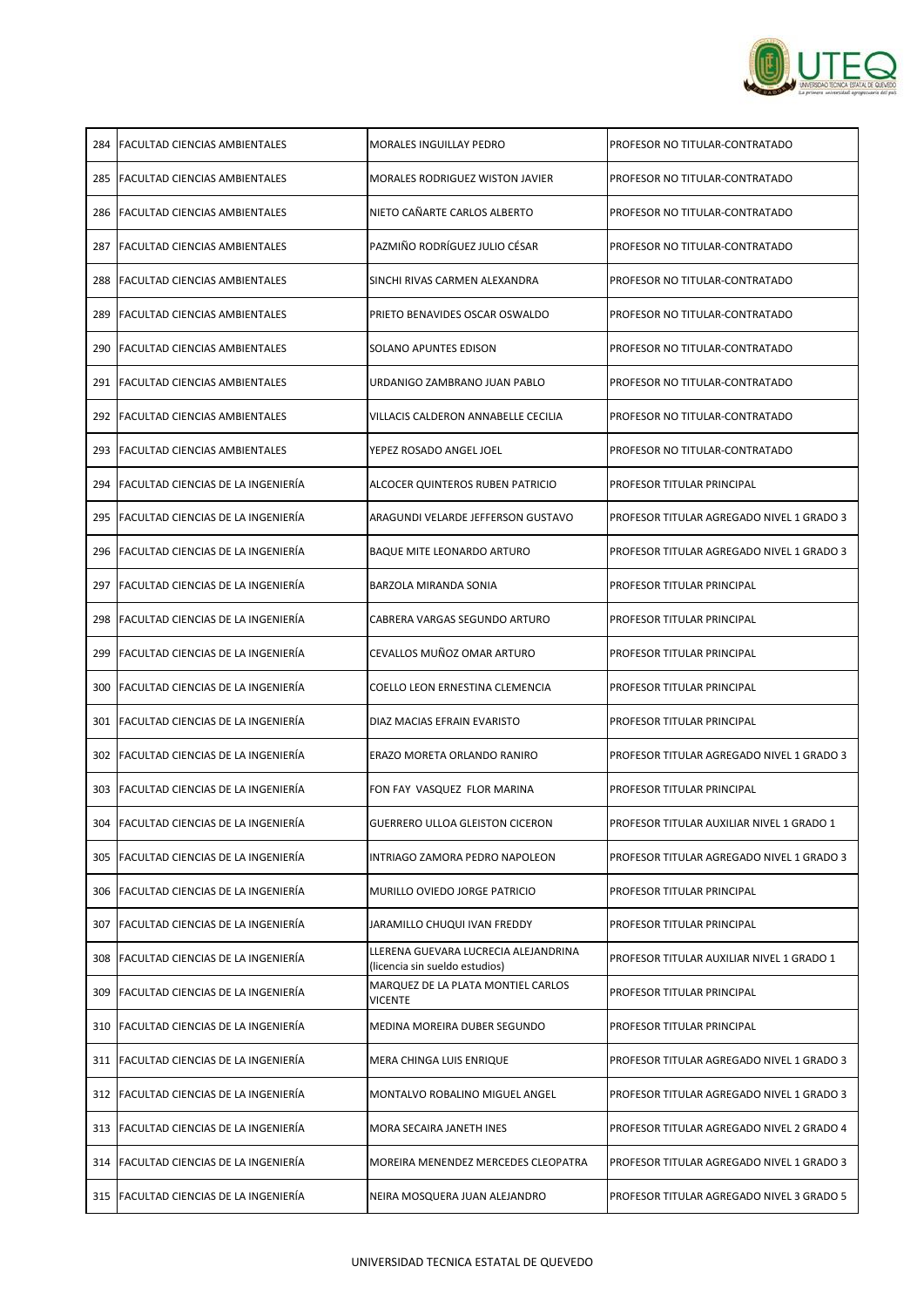

| 316 | <b>IFACULTAD CIENCIAS DE LA INGENIERÍA</b> | INOVOA HERNANDEZ PAVEL                                                            | PROFESOR TITULAR AGREGADO NIVEL 1 GRADO 3  |
|-----|--------------------------------------------|-----------------------------------------------------------------------------------|--------------------------------------------|
| 317 | <b>FACULTAD CIENCIAS DE LA INGENIERÍA</b>  | <b>PICO SALTOS LUIS GABRIEL</b>                                                   | PROFESOR TITULAR AGREGADO NIVEL 1 GRADO 3  |
| 318 | FACULTAD CIENCIAS DE LA INGENIERÍA         | IRAMIREZ CHAVEZ ELICEO                                                            | IPROFESOR TITULAR AUXILIAR NIVEL 1 GRADO 1 |
| 319 | <b>FACULTAD CIENCIAS DE LA INGENIERÍA</b>  | TORRES BOLAÑOS MARJORI TAHIMY MARGARITA PROFESOR TITULAR AUXILIAR NIVEL 1 GRADO 1 |                                            |
| 320 | <b>FACULTAD CIENCIAS DE LA INGENIERÍA</b>  | <b>VELIZ AGUILAR MARISOL BETTY</b>                                                | IPROFESOR TITULAR PRINCIPAL                |
| 321 | <b>IFACULTAD CIENCIAS DE LA INGENIERÍA</b> | VICUÑA PINO ARIOSTO EUGENIO                                                       | IPROFESOR TITULAR AGREGADO NIVEL 1 GRADO 3 |
| 322 | <b>IFACULTAD CIENCIAS DE LA INGENIERÍA</b> | OSORIO SANCHEZ ANA VERONICA                                                       | IPROFESOR TITULAR AGREGADO NIVEL 1 GRADO 3 |
| 323 | <b>IFACULTAD CIENCIAS DE LA INGENIERÍA</b> | <b>BAÑOS COELLO MARIA BELEN</b>                                                   | PROFESOR NO TITULAR-CONTRATADO             |
| 324 | lFACULTAD CIENCIAS DE LA INGENIERÍA        | CORTEZ ESPINOZA ANDREA CRISTINA                                                   | <b>PROFESOR NO TITULAR-CONTRATADO</b>      |
| 325 | <b>IFACULTAD CIENCIAS DE LA INGENIERÍA</b> | AMAYA JARAMILLO CARLOS DAVID                                                      | <b>PROFESOR NO TITULAR-CONTRATADO</b>      |
| 326 | <b>IFACULTAD CIENCIAS DE LA INGENIERÍA</b> | ANCIANI GONZALEZ DALMIRO ANTONIO                                                  | PROFESOR NO TITULAR-CONTRATADO             |
| 327 | <b>IFACULTAD CIENCIAS DE LA INGENIERÍA</b> | ARELLANO ORTIZ GABRIEL ALEJANDRO                                                  | PROFESOR NO TITULAR-CONTRATADO             |
| 328 | <b>IFACULTAD CIENCIAS DE LA INGENIERÍA</b> | AUCAPIÑA AREVALO PAUL ANDRES                                                      | PROFESOR NO TITULAR-CONTRATADO             |
| 329 | <b>IFACULTAD CIENCIAS DE LA INGENIERÍA</b> | <b>BARROS ENRIQUEZ JOSE DAVID</b>                                                 | IPROFESOR NO TITULAR-CONTRATADO            |
| 330 | <b>IFACULTAD CIENCIAS DE LA INGENIERÍA</b> | IBENITEZ NAVARRETE PAOLA MARIBEL                                                  | PROFESOR NO TITULAR-CONTRATADO             |
|     | 331 FACULTAD CIENCIAS DE LA INGENIERÍA     | <b>BUSTILLOS MOLINA IRENE TERESA</b>                                              | <b>PROFESOR NO TITULAR-CONTRATADO</b>      |
|     | 332 FACULTAD CIENCIAS DE LA INGENIERÍA     | CABEZAS GUERRERO MILTON FERNANDO                                                  | PROFESOR NO TITULAR-CONTRATADO             |
|     | 333 FACULTAD CIENCIAS DE LA INGENIERÍA     | CEDEÑO BARZOLA JIMMY ALDRIN                                                       | PROFESOR NO TITULAR-CONTRATADO             |
|     | 334 FACULTAD CIENCIAS DE LA INGENIERÍA     | DIAZ CHANG BOLIVAR AGUSTIN                                                        | <b>PROFESOR NO TITULAR-CONTRATADO</b>      |
|     | 335 FACULTAD CIENCIAS DE LA INGENIERÍA     | ESPINOSA DELGADO LUIS FELIPE                                                      | PROFESOR NO TITULAR-CONTRATADO             |
|     | 336 FACULTAD CIENCIAS DE LA INGENIERÍA     | <b>GARCIA CORAL JOHNN ANDRES</b>                                                  | PROFESOR NO TITULAR-CONTRATADO             |
|     | 337 FACULTAD CIENCIAS DE LA INGENIERÍA     | <b>GARCIA SAQUICELA MARCELO RODRIGO</b>                                           | <b>PROFESOR NO TITULAR-CONTRATADO</b>      |
|     | 338 IFACULTAD CIENCIAS DE LA INGENIERIA    | GUAPI ALAVA GINA MARIUXI                                                          | PROFESOR NO TITULAR-CONTRATADO             |
| 339 | FACULTAD CIENCIAS DE LA INGENIERÍA         | <b>GUERRERO GOYES KENYA ANMARIT</b>                                               | <b>PROFESOR NO TITULAR-CONTRATADO</b>      |
| 340 | FACULTAD CIENCIAS DE LA INGENIERÍA         | LAVERDE ALBARRACIN CRISTIAN                                                       | PROFESOR NO TITULAR-CONTRATADO             |
|     | 341 FACULTAD CIENCIAS DE LA INGENIERÍA     | LEON GANCHOZO MANUEL UBALDO                                                       | <b>PROFESOR NO TITULAR-CONTRATADO</b>      |
| 342 | <b>IFACULTAD CIENCIAS DE LA INGENIERÍA</b> | LLUMIQUINGA CHINGAY ANGEL HERBERTO                                                | PROFESOR NO TITULAR-CONTRATADO             |
| 343 | <b>IFACULTAD CIENCIAS DE LA INGENIERÍA</b> | IMOREIRA MACIAS ROBERT WILLIAM                                                    | IPROFESOR NO TITULAR-CONTRATADO            |
| 344 | FACULTAD CIENCIAS DE LA INGENIERÍA         | MARTINEZ HERNANDEZ ALINA                                                          | PROFESOR NO TITULAR-CONTRATADO             |
|     | 345 FACULTAD CIENCIAS DE LA INGENIERÍA     | <b>MARTINEZ PORRO EUDES</b>                                                       | PROFESOR NO TITULAR-CONTRATADO             |
|     | 346 FACULTAD CIENCIAS DE LA INGENIERÍA     | <b>MAYORGA GOYAS LUIS EDUARDO</b>                                                 | PROFESOR NO TITULAR-CONTRATADO             |
| 347 | FACULTAD CIENCIAS DE LA INGENIERÍA         | <b>MEDINA VILLACIS MARLENE</b>                                                    | PROFESOR NO TITULAR-CONTRATADO             |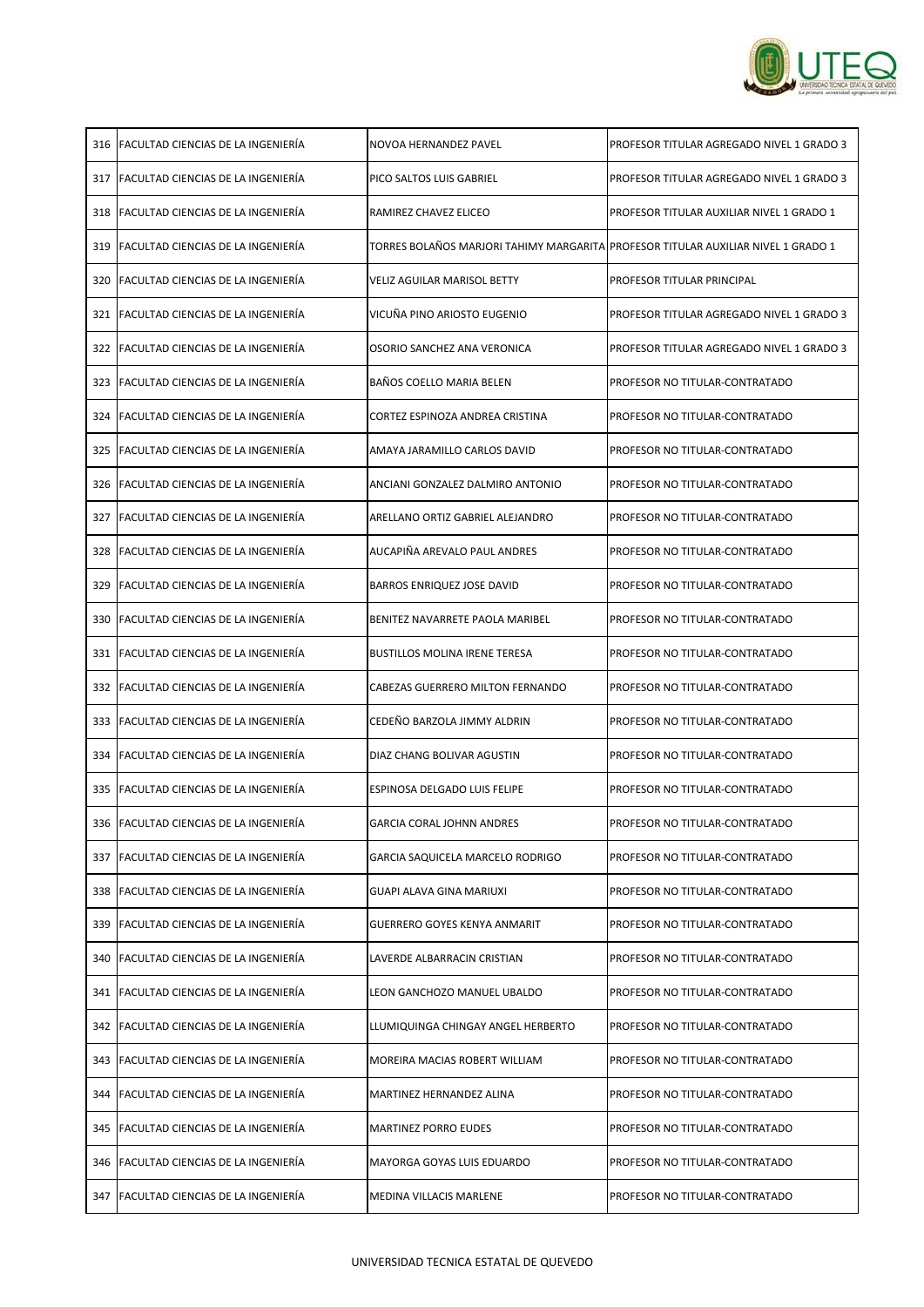

| 348 | <b>FACULTAD CIENCIAS DE LA INGENIERÍA</b>  | INASIMBA MEDINA VICTOR FERNANDO       | PROFESOR NO TITULAR-CONTRATADO        |
|-----|--------------------------------------------|---------------------------------------|---------------------------------------|
| 349 | <b>IFACULTAD CIENCIAS DE LA INGENIERÍA</b> | NAVARRETE GOMEZ ROGELIO               | <b>PROFESOR NO TITULAR-CONTRATADO</b> |
| 350 | <b>IFACULTAD CIENCIAS DE LA INGENIERÍA</b> | ORTEGA ACOSTA JUAN CARLOS ENRIQUE     | PROFESOR NO TITULAR-CONTRATADO        |
| 351 | <b>IFACULTAD CIENCIAS DE LA INGENIERÍA</b> | ORTIZ LOZADA ELIZABETH AUXILIADORA    | <b>PROFESOR NO TITULAR-CONTRATADO</b> |
|     | 352 FACULTAD CIENCIAS DE LA INGENIERÍA     | PEÑA BANEGAS DIEGO PATRICIO           | PROFESOR NO TITULAR-CONTRATADO        |
| 353 | <b>IFACULTAD CIENCIAS DE LA INGENIERÍA</b> | PEREZ CRUZ ISABEL                     | PROFESOR NO TITULAR-CONTRATADO        |
| 354 | <b>IFACULTAD CIENCIAS DE LA INGENIERÍA</b> | IPEREZ TOAPANTA ADRIANO EFRAIN        | PROFESOR NO TITULAR-CONTRATADO        |
| 355 | FACULTAD CIENCIAS DE LA INGENIERÍA         | PIÑEIRO VIVAS TATIANA CECILIA         | PROFESOR NO TITULAR-CONTRATADO        |
| 356 | <b>IFACULTAD CIENCIAS DE LA INGENIERÍA</b> | IPORTILLA OLVERA GILBERTO ELIAS       | <b>PROFESOR NO TITULAR-CONTRATADO</b> |
| 357 | <b>FACULTAD CIENCIAS DE LA INGENIERÍA</b>  | PURIS CACERES AMILKAR YUDIER          | <b>PROFESOR NO TITULAR-CONTRATADO</b> |
| 358 | <b>IFACULTAD CIENCIAS DE LA INGENIERÍA</b> | RACINES MACIAS RUTH ELIZABETH         | <b>PROFESOR NO TITULAR-CONTRATADO</b> |
| 359 | <b>IFACULTAD CIENCIAS DE LA INGENIERÍA</b> | IRIVAS SIERRA DANNY ALEXANDER         | PROFESOR NO TITULAR-CONTRATADO        |
| 360 | <b>IFACULTAD CIENCIAS DE LA INGENIERÍA</b> | ROJAS URIBE LOGUARD SMITH             | <b>PROFESOR NO TITULAR-CONTRATADO</b> |
| 361 | <b>IFACULTAD CIENCIAS DE LA INGENIERÍA</b> | IRUANO HERRERA ERNESTO JAVIER         | PROFESOR NO TITULAR-CONTRATADO        |
|     | 362 FACULTAD CIENCIAS DE LA INGENIERÍA     | ISAA SALTOS JORGE WILSON              | PROFESOR NO TITULAR-CONTRATADO        |
|     | 363 FACULTAD CIENCIAS DE LA INGENIERÍA     | SALINAS BUESTAN NESTOR RAFAEL         | PROFESOR NO TITULAR-CONTRATADO        |
| 364 | <b>FACULTAD CIENCIAS DE LA INGENIERÍA</b>  | SAMANIEGO MENA EDUARDO AMABLE         | PROFESOR NO TITULAR-CONTRATADO        |
| 365 | FACULTAD CIENCIAS DE LA INGENIERÍA         | SIMANCAS VARGAS JEAN CARLOS           | <b>PROFESOR NO TITULAR-CONTRATADO</b> |
|     | 366 FACULTAD CIENCIAS DE LA INGENIERÍA     | SOCASI GUALOTUÑA MIGUEL SANTIAGO      | <b>PROFESOR NO TITULAR-CONTRATADO</b> |
| 367 | <b>FACULTAD CIENCIAS DE LA INGENIERÍA</b>  | TORRES QUIJIJE ANGEL IVAN             | <b>PROFESOR NO TITULAR-CONTRATADO</b> |
|     | 368 FACULTAD CIENCIAS DE LA INGENIERÍA     | TUBAY VERGARA JOSE LUIS               | <b>PROFESOR NO TITULAR-CONTRATADO</b> |
| 369 | FACULTAD CIENCIAS DE LA INGENIERÍA         | VALENCIA RODRIGUEZ EDGAR GABRIEL      | <b>PROFESOR NO TITULAR-CONTRATADO</b> |
| 370 | FACULTAD CIENCIAS DE LA INGENIERÍA         | VALLEJO SINCHIGUANO CRISTIAN ALEJANDO | TECNICO DE LABORATORIO-FCI (LOES)     |
| 371 | <b>FACULTAD CIENCIAS DE LA INGENIERÍA</b>  | <b>VENET MUÑOZ REGINA</b>             | PROFESOR NO TITULAR-CONTRATADO        |
| 372 | <b>IFACULTAD CIENCIAS DE LA INGENIERÍA</b> | <b>VIERA CARCACHE OSMAR</b>           | <b>PROFESOR NO TITULAR-CONTRATADO</b> |
| 373 | <b>FACULTAD CIENCIAS DE LA INGENIERÍA</b>  | VILLAFUERTE LOPEZ MILTON IVAN         | PROFESOR NO TITULAR-CONTRATADO        |
| 374 | <b>IFACULTAD CIENCIAS DE LA INGENIERÍA</b> | VILLARROEL BASTIDAS JOSE VICENTE      | <b>PROFESOR NO TITULAR-CONTRATADO</b> |
| 375 | FACULTAD CIENCIAS DE LA INGENIERÍA         | LOPEZ GARCES MONICA PAOLA             | PROFESOR NO TITULAR-CONTRATADO        |
| 376 | FACULTAD CIENCIAS DE LA INGENIERÍA         | ZAPATA HIDALGO DANIEL ROBERTO         | PROFESOR NO TITULAR-CONTRATADO        |
| 377 | FACULTAD CIENCIAS DE LA INGENIERÍA         | VINCES LLAGUNO LEONARDO SANTIAGO      | <b>PROFESOR NO TITULAR-CONTRATADO</b> |
|     | 378 FACULTAD CIENCIAS DE LA INGENIERÍA     | ZAMBRANO VEGA CRISTIAN GABRIEL        | PROFESOR NO TITULAR-CONTRATADO        |
| 379 | <b>FACULTAD CIENCIAS DE LA INGENIERÍA</b>  | ZAMORA HERNANDEZ YUSIMIT KARINA       | <b>PROFESOR NO TITULAR-CONTRATADO</b> |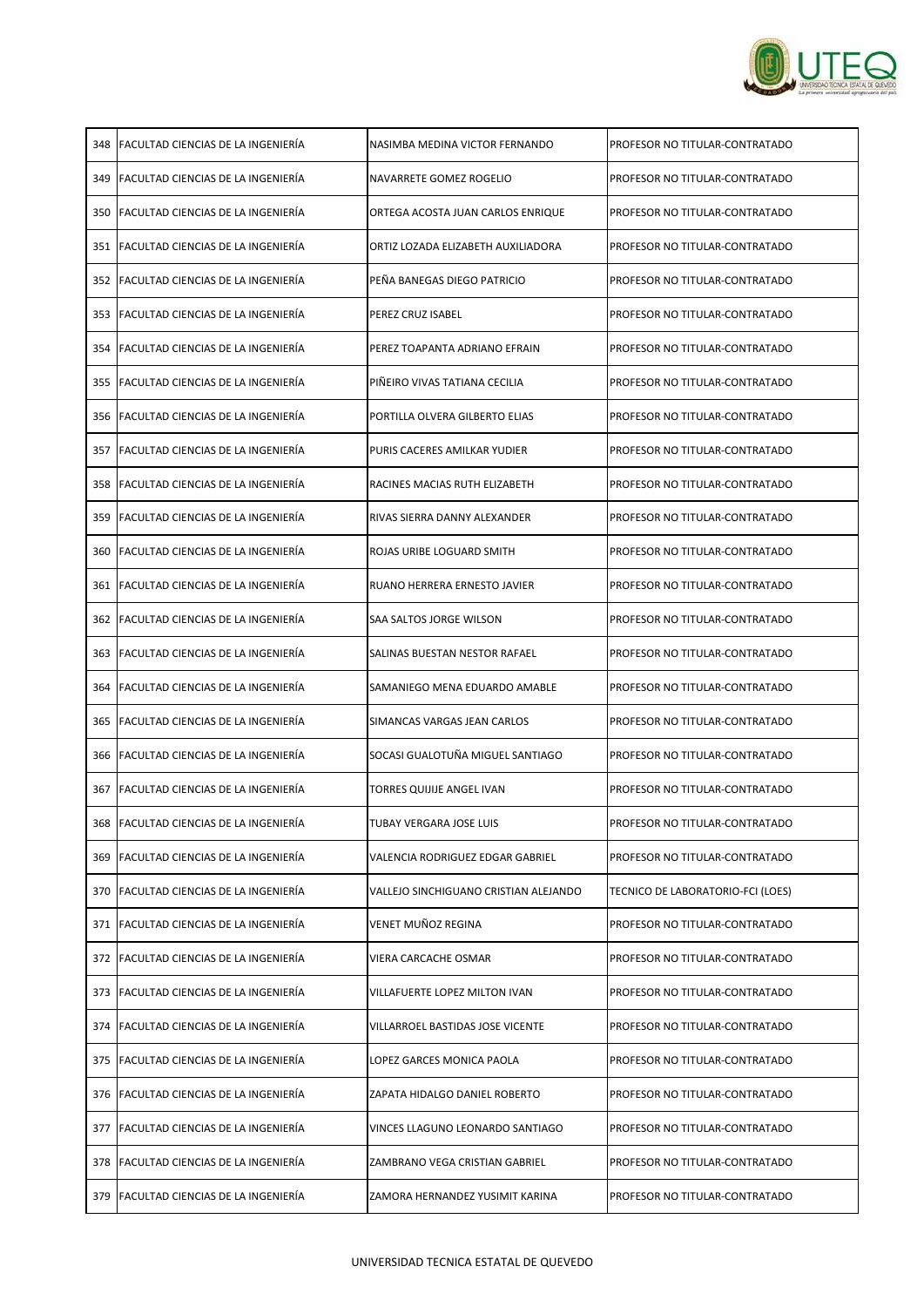

| 380 | <b>IFACULTAD CIENCIAS EMPRESARIALES</b> | AGUIRRE VALVERDE DENNIS GUILLERMO                                            | IPROFESOR TITULAR PRINCIPAL                      |
|-----|-----------------------------------------|------------------------------------------------------------------------------|--------------------------------------------------|
| 381 | <b>FACULTAD CIENCIAS EMPRESARIALES</b>  | ALVAREZ MORALES ELSA LEUVANY                                                 | PROFESOR TITULAR AUXILIAR NIVEL 1 GRADO 1        |
|     | 382 IFACULTAD CIENCIAS EMPRESARIALES    | ANGAMARCA IZQUIERDO GUILLERMO REMIGIO                                        | <b>PROFESOR TITULAR PRINCIPAL</b>                |
|     | 383   FACULTAD CIENCIAS EMPRESARIALES   | AREVALO BRIONES KARINA PATRICIA                                              | PROFESOR TITULAR AGREGADO NIVEL 1 GRADO 3        |
| 384 | <b>IFACULTAD CIENCIAS EMPRESARIALES</b> | <b>AUHING TRIVIÑO ABRAHAN MOISES</b>                                         | IPROFESOR TITULAR PRINCIPAL                      |
|     | 385 FACULTAD CIENCIAS EMPRESARIALES     | BAEZ OÑATE MARCOS VINICIO                                                    | IPROFESOR TITULAR PRINCIPAL                      |
|     | 386 IFACULTAD CIENCIAS EMPRESARIALES    | IBAYAS VACA VICTOR HUGO                                                      | <b>PROFESOR TITULAR PRINCIPAL</b>                |
| 387 | <b>FACULTAD CIENCIAS EMPRESARIALES</b>  | BOZA VALLE JHON ALEJANDRO                                                    | PROFESOR TITULAR PRINCIPAL NIVEL 1 GRADO 6       |
| 388 | <b>IFACULTAD CIENCIAS EMPRESARIALES</b> | IBRITO AVILA ANGEL ORLANDO                                                   | <b>PROFESOR TITULAR PRINCIPAL</b>                |
| 389 | <b>IFACULTAD CIENCIAS EMPRESARIALES</b> | BUCHELI ESPINOZA NELSON XAVIER                                               | IPROFESOR TITULAR PRINCIPAL                      |
|     | 390   FACULTAD CIENCIAS EMPRESARIALES   | BUSTAMANTE FUENTES COLON SILVINO                                             | <b>PROFESOR TITULAR PRINCIPAL</b>                |
| 391 | <b>IFACULTAD CIENCIAS EMPRESARIALES</b> | CALERO LARA MAGALY GIOCONDA                                                  | IPROFESOR TITULAR AUXILIAR NIVEL 1 GRADO 1       |
|     | 392   FACULTAD CIENCIAS EMPRESARIALES   | CAMPUZANO PALMA AGUSTIN SALVADOR                                             | IPROFESOR TITULAR PRINCIPAL                      |
| 393 | <b>IFACULTAD CIENCIAS EMPRESARIALES</b> | CASTRO TOMALA FRANKLIN FIDEL                                                 | IPROFESOR TITULAR PRINCIPAL                      |
| 394 | <b>IFACULTAD CIENCIAS EMPRESARIALES</b> | CEREZO SEGOVIA BADIE ANNERIS                                                 | IPROFESOR TITULAR AGREGADO NIVEL 1 GRADO 3       |
|     | 395   FACULTAD CIENCIAS EMPRESARIALES   | CEREZO SEGOVIA GERONIMO WILSON                                               | <b>PROFESOR TITULAR PRINCIPAL</b>                |
|     | 396 FACULTAD CIENCIAS EMPRESARIALES     | CHALEN ESCALANTE ENRIQUE ANIBAL                                              | <b>PROFESOR TITULAR PRINCIPAL</b>                |
|     | 397   FACULTAD CIENCIAS EMPRESARIALES   | GALLARDO HAON WASHINGTON RAMIRO                                              | <b>PROFESOR TITULAR PRINCIPAL</b>                |
|     | 398   FACULTAD CIENCIAS EMPRESARIALES   | GONZAGA SARMIENTO LUIS EDUARDO                                               | <b>PROFESOR TITULAR PRINCIPAL</b>                |
| 399 | <b>FACULTAD CIENCIAS EMPRESARIALES</b>  | HARO GAVIDIA MARCELO GONZALO                                                 | PROFESOR TITULAR AGREGADO NIVEL 1 GRADO 3        |
| 400 | <b>FACULTAD CIENCIAS EMPRESARIALES</b>  | HERRERA VACA MIGUEL ANGEL                                                    | <b>PROFESOR TITULAR PRINCIPAL</b>                |
| 401 | <b>FACULTAD CIENCIAS EMPRESARIALES</b>  | INTRIAGO ZAMORA ENRIQUE NARCISO                                              | <b>PROFESOR TITULAR PRINCIPAL</b>                |
| 402 | <b>FACULTAD CIENCIAS EMPRESARIALES</b>  | LITARDO CAICEDO CESAR ERNESTO (licencia sin<br>sueldo comision de servicios) | PROFESOR TITULAR AUXILIAR                        |
| 403 | <b>FACULTAD CIENCIAS EMPRESARIALES</b>  | MACIAS ESPAÑA GALO HENRY                                                     | <b>PROFESOR TITULAR PRINCIPAL</b>                |
| 404 | <b>FACULTAD CIENCIAS EMPRESARIALES</b>  | MANJARREZ FUENTES NELLY NARCISA                                              | <b>PROFESOR TITULAR PRINCIPAL</b>                |
| 405 | <b>FACULTAD CIENCIAS EMPRESARIALES</b>  | MONCAYO CARREÑO OSCAR FABIAN                                                 | PROFESOR TITULAR AGREGADO NIVEL 1 GRADO 3        |
| 406 | <b>FACULTAD CIENCIAS EMPRESARIALES</b>  | MUÑOZ HEREDIA CESAR ENRIQUE                                                  | IPROFESOR TITULAR PRINCIPAL                      |
|     | 407 FACULTAD CIENCIAS EMPRESARIALES     | MUÑOZ MACÍAS SANDRA CECILIA                                                  | PROFESOR TITULAR AGREGADO NIVEL 1 GRADO 3        |
| 408 | <b>FACULTAD CIENCIAS EMPRESARIALES</b>  | <b>MARTINEZ MEDINA CARLOS MANUEL</b>                                         | <b>PROFESOR TITULAR PRINCIPAL</b>                |
| 409 | <b>FACULTAD CIENCIAS EMPRESARIALES</b>  | MUÑOZ RODRIGUEZ RAFAEL JACINTO                                               | <b>PROFESOR TITULAR PRINCIPAL</b>                |
| 410 | <b>FACULTAD CIENCIAS EMPRESARIALES</b>  | PACHAR LOPEZ MARIA AUXILIADORA                                               | <b>PROFESOR TITULAR AGREGADO NIVEL 1 GRADO 3</b> |
|     | 411   FACULTAD CIENCIAS EMPRESARIALES   | PARRA SILVA PABLO ALBERTO                                                    | PROFESOR TITULAR PRINCIPAL                       |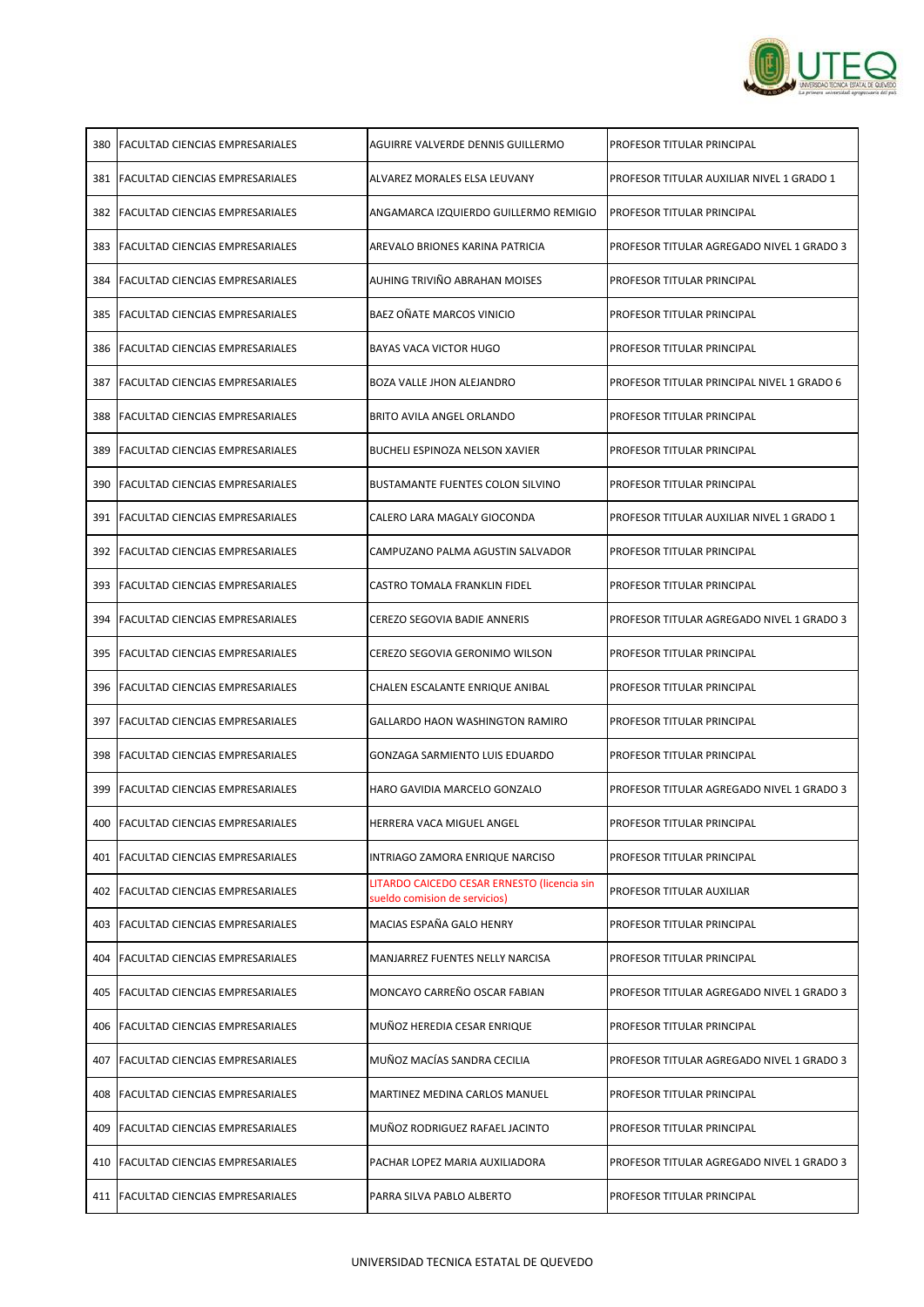

|     | 412 FACULTAD CIENCIAS EMPRESARIALES         | IPEREZ AREVALO MARIO ALEJANDRO                | PROFESOR TITULAR PRINCIPAL                 |
|-----|---------------------------------------------|-----------------------------------------------|--------------------------------------------|
|     | 413   FACULTAD CIENCIAS EMPRESARIALES       | PEREZ JUEZ ERNESTO JAVIER                     | <b>PROFESOR TITULAR PRINCIPAL</b>          |
|     | 414 FACULTAD CIENCIAS EMPRESARIALES         | IPINTO COTTO BAUTISTA RAFAEL                  | PROFESOR TITULAR PRINCIPAL                 |
| 415 | <b>FACULTAD CIENCIAS EMPRESARIALES</b>      | PURCACHI AGUIRRE WALTHER BOANERGE             | <b>PROFESOR TITULAR PRINCIPAL</b>          |
|     | 416 <b>IFACULTAD CIENCIAS EMPRESARIALES</b> | RAMIREZ CHAVEZ MAXIMO ABEL                    | PROFESOR TITULAR PRINCIPAL                 |
|     | 417   FACULTAD CIENCIAS EMPRESARIALES       | REYES BERMEO MARIANA DEL ROCIO                | PROFESOR TITULAR AUXILIAR NIVEL 1 GRADO 1  |
|     | 418 IFACULTAD CIENCIAS EMPRESARIALES        | IREYES CEVALLOS MAGALY NARCISA DE JESUS       | PROFESOR TITULAR PRINCIPAL                 |
| 419 | <b>FACULTAD CIENCIAS EMPRESARIALES</b>      | RIZO ZAMORA ANGELA FRESIA                     | PROFESOR TITULAR PRINCIPAL                 |
| 420 | <b>FACULTAD CIENCIAS EMPRESARIALES</b>      | <b>TACHONG ALENCASTRO LAURA</b>               | PROFESOR TITULAR AGREGADO NIVEL 1 GRADO 3  |
| 421 | <b>IFACULTAD CIENCIAS EMPRESARIALES</b>     | TORRES SEGARRA CARLOS VICENTE                 | PROFESOR TITULAR PRINCIPAL                 |
| 422 | <b>FACULTAD CIENCIAS EMPRESARIALES</b>      | VELASCO BARAHONA VICTORIA BIRMANIA            | PROFESOR TITULAR PRINCIPAL                 |
|     | 423 IFACULTAD CIENCIAS EMPRESARIALES        | VERA VALDIVIEZO NIVALDO APOLONIDES            | PROFESOR TITULAR PRINCIPAL                 |
|     | 424   FACULTAD CIENCIAS EMPRESARIALES       | VILLACIS LAINEZ CARLOS ALEXIS                 | <b>PROFESOR TITULAR AGREGADO</b>           |
|     | 425   FACULTAD CIENCIAS EMPRESARIALES       | VILLALVA ABARCA GUALBERTO RAFAEL              | PROFESOR TITULAR PRINCIPAL                 |
| 426 | <b>IFACULTAD CIENCIAS EMPRESARIALES</b>     | YELA BURGOS ROGER TOMAS                       | PROFESOR TITULAR PRINCIPAL                 |
|     | 427   FACULTAD CIENCIAS EMPRESARIALES       | <b>ZAMBRANO CARLOS EDISON</b>                 | PROFESOR TITULAR PRINCIPAL NIVEL 1 GRADO 6 |
|     |                                             |                                               |                                            |
| 428 | <b>FACULTAD CIENCIAS EMPRESARIALES</b>      | ZAMBRANO MEDRANDA LUIS AMABLE                 | PROFESOR TITULAR PRINCIPAL                 |
| 429 | <b>FACULTAD CIENCIAS EMPRESARIALES</b>      | AGUAYO CARVAJAL VERONICA ROSALVA              | PROFESOR NO TITULAR-CONTRATADO             |
|     | 430   FACULTAD CIENCIAS EMPRESARIALES       | ARBOLEDA CASTRO LORENA VANESSA                | PROFESOR NO TITULAR-CONTRATADO             |
| 431 | <b>FACULTAD CIENCIAS EMPRESARIALES</b>      | <b>BALLESTEROS BALLESTEROS ERIKA YESSENIA</b> | <b>PROFESOR NO TITULAR-CONTRATADO</b>      |
|     | 432   FACULTAD CIENCIAS EMPRESARIALES       | BUSTAMANTE VERA FREDDY HERNAN                 | PROFESOR NO TITULAR-CONTRATADO             |
| 433 | <b>FACULTAD CIENCIAS EMPRESARIALES</b>      | CADENA MIRANDA DIANA ISABEL                   | PROFESOR NO TITULAR-CONTRATADO             |
|     | 434   FACULTAD CIENCIAS EMPRESARIALES       | FONSECA VASCONEZ JOSE FABIAN                  | <b>PROFESOR NO TITULAR-CONTRATADO</b>      |
| 435 | <b>FACULTAD CIENCIAS EMPRESARIALES</b>      | <b>GALLO FONSECA VICTOR</b>                   | PROFESOR NO TITULAR-CONTRATADO             |
| 436 | <b>FACULTAD CIENCIAS EMPRESARIALES</b>      | <b>GOMEZ GUTIERREZ FELIX LORENZO</b>          | <b>PROFESOR NO TITULAR-CONTRATADO</b>      |
| 437 | <b>FACULTAD CIENCIAS EMPRESARIALES</b>      | <b>GUERRA MOREIRA LUIS FERNANDO</b>           | PROFESOR NO TITULAR-CONTRATADO             |
|     | 438   FACULTAD CIENCIAS EMPRESARIALES       | GUZMAN MACIAS MARIA DEL CARMEN                | <b>PROFESOR NO TITULAR-CONTRATADO</b>      |
| 439 | <b>FACULTAD CIENCIAS EMPRESARIALES</b>      | LANDABURU MENDOZA JIMMY RAFAEL                | <b>PROFESOR NO TITULAR-CONTRATADO</b>      |
| 440 | <b>FACULTAD CIENCIAS EMPRESARIALES</b>      | MACKENCIE MIRANDA FABRICIO ABEL               | PROFESOR NO TITULAR-CONTRATADO             |
| 441 | <b>FACULTAD CIENCIAS EMPRESARIALES</b>      | MENDOZA GOMEZ TANIA ALEXANDRA                 | <b>PROFESOR NO TITULAR-CONTRATADO</b>      |
|     | 442   FACULTAD CIENCIAS EMPRESARIALES       | MIRANDA ULLÓN PEDRO CLAVEL                    | PROFESOR NO TITULAR-CONTRATADO             |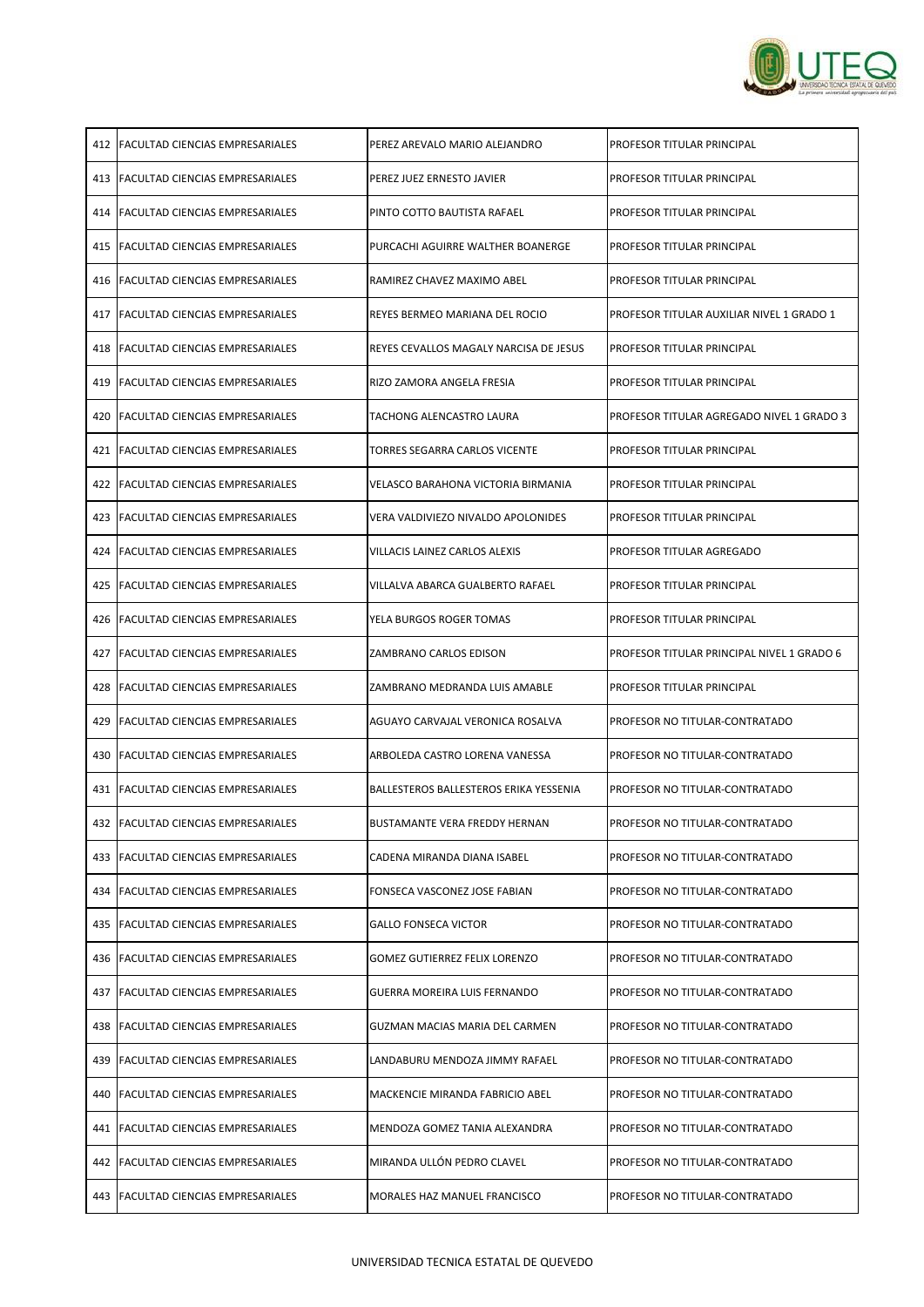

|      | 444   FACULTAD CIENCIAS EMPRESARIALES   | MORALES SORNOZA JOSE MANUEL           | PROFESOR NO TITULAR-CONTRATADO                    |
|------|-----------------------------------------|---------------------------------------|---------------------------------------------------|
| 445  | <b>FACULTAD CIENCIAS EMPRESARIALES</b>  | MOSQUERA AREVALO ARTURO PATRICIO      | <b>PROFESOR NO TITULAR-CONTRATADO</b>             |
| 446  | <b>IFACULTAD CIENCIAS EMPRESARIALES</b> | INUÑEZ BARTOLOME ELIZABETH JULIANA    | PROFESOR NO TITULAR-CONTRATADO                    |
| 447  | <b>IFACULTAD CIENCIAS EMPRESARIALES</b> | PARRA GAVILANES DANIEL                | <b>PROFESOR NO TITULAR-CONTRATADO</b>             |
| 448  | <b>IFACULTAD CIENCIAS EMPRESARIALES</b> | REYES BAQUERIZO ANGEL ARMANDO         | <b>PROFESOR NO TITULAR-CONTRATADO</b>             |
| 449. | <b>IFACULTAD CIENCIAS EMPRESARIALES</b> | RIVADENEIRA ZAMBRANO MARIA ANGELICA   | <b>PROFESOR NO TITULAR-CONTRATADO</b>             |
| 450  | <b>IFACULTAD CIENCIAS EMPRESARIALES</b> | RIVERA VELASCO JOSE LUIS              | PROFESOR NO TITULAR-CONTRATADO                    |
| 451  | <b>IFACULTAD CIENCIAS EMPRESARIALES</b> | SANDOVAL CUJI MARTHA MATILDE          | PROFESOR NO TITULAR-CONTRATADO                    |
| 452  | <b>IFACULTAD CIENCIAS EMPRESARIALES</b> | TARANTO HAON FRANKLIN XAVIER          | PROFESOR NO TITULAR-CONTRATADO                    |
| 453  | <b>FACULTAD CIENCIAS EMPRESARIALES</b>  | TRIANA LITARDO FREDDY ENRIQUE         | <b>PROFESOR NO TITULAR-CONTRATADO</b>             |
| 454  | <b>FACULTAD CIENCIAS EMPRESARIALES</b>  | VIZUETA SILVA STEVEN DAVID            | <b>PROFESOR NO TITULAR-CONTRATADO</b>             |
| 455  | <b>FACULTAD CIENCIAS PECUARIAS</b>      | AGUIRRE VALVERDE CARLOS MIGUEL        | <b>PROFESOR TITULAR PRINCIPAL</b>                 |
| 456  | <b>IFACULTAD CIENCIAS PECUARIAS</b>     | ARGUELLO NUÑEZ TITO GERMAN            | <b>PROFESOR TITULAR AGREGADO</b>                  |
| 457  | <b>FACULTAD CIENCIAS PECUARIAS</b>      | AVELLANEDA CEVALLOS JUAN HUMBERTO     | <b>PROFESOR TITULAR PRINCIPAL NIVEL 1 GRADO 6</b> |
|      | 458 IFACULTAD CIENCIAS PECUARIAS        | ESCOBAR PAVON WILFRIDO ANTONIO        | PROFESOR TITULAR PRINCIPAL                        |
|      | 459   FACULTAD CIENCIAS PECUARIAS       | <b>ESPINOZA GUERRA ITALO FERNANDO</b> | PROFESOR TITULAR AGREGADO NIVEL 3 GRADO 5         |
|      | 460 FACULTAD CIENCIAS PECUARIAS         | ESTUPIÑAN VELIZ KLEBER ANTONIO        | PROFESOR TITULAR PRINCIPAL                        |
| 461  | <b>FACULTAD CIENCIAS PECUARIAS</b>      | GODOY ESPINOZA VICTOR HUGO            | PROFESOR TITULAR AGREGADO NIVEL 1 GRADO 3         |
|      | 462   FACULTAD CIENCIAS PECUARIAS       | <b>GONZALEZ VELEZ MARTIN ARMANDO</b>  | PROFESOR TITULAR AGREGADO NIVEL 1 GRADO 3         |
| 463  | <b>FACULTAD CIENCIAS PECUARIAS</b>      | HERRERA GALLO SANTOS MAGDALENA        | PROFESOR TITULAR PRINCIPAL NIVEL 1 GRADO 6        |
|      | 464   FACULTAD CIENCIAS PECUARIAS       | JACOME LOPEZ GERMAN ALEXANDER         | <b>PROFESOR TITULAR PRINCIPAL</b>                 |
| 465  | <b>FACULTAD CIENCIAS PECUARIAS</b>      | <b>MAZON PAREDES CARLOS</b>           | <b>PROFESOR TITULAR PRINCIPAL</b>                 |
| 466  | <b>FACULTAD CIENCIAS PECUARIAS</b>      | <b>MAZON PAREDES EDISON JACINTO</b>   | <b>PROFESOR TITULAR PRINCIPAL</b>                 |
| 467  | <b>FACULTAD CIENCIAS PECUARIAS</b>      | MESTANZA UQUILLAS CAMILO ALEXANDER    | PROFESOR TITULAR AGREGADO NIVEL 1 GRADO 3         |
|      | 468   FACULTAD CIENCIAS PECUARIAS       | MUÑOZ RODRIGUEZ JORGE GEOVANNY        | <b>PROFESOR TITULAR PRINCIPAL</b>                 |
| 469  | <b>FACULTAD CIENCIAS PECUARIAS</b>      | PELAEZ MENDOZA FRANKLIN RODRIGO       | PROFESOR TITULAR AGREGADO NIVEL 1 GRADO 3         |
| 470  | <b>FACULTAD CIENCIAS PECUARIAS</b>      | PINARGOTE MENDOZA EDGAR RODOLFO       | PROFESOR TITULAR AGREGADO NIVEL 3 GRADO 5         |
| 471  | <b>FACULTAD CIENCIAS PECUARIAS</b>      | RODRIGUEZ TOBAR JORGE MAGNO           | <b>PROFESOR TITULAR PRINCIPAL</b>                 |
| 472  | <b>FACULTAD CIENCIAS PECUARIAS</b>      | ROMERO ROMERO JOSE MIGUEL             | PROFESOR TITULAR PRINCIPAL                        |
| 473  | <b>FACULTAD CIENCIAS PECUARIAS</b>      | SANCHEZ LAIÑO ADOLFO RODOLFO          | <b>PROFESOR TITULAR PRINCIPAL</b>                 |
|      | 474 FACULTAD CIENCIAS PECUARIAS         | TORRES NAVARRETE ENMA DANIELLY        | <b>PROFESOR TITULAR PRINCIPAL</b>                 |
|      | 475   FACULTAD CIENCIAS PECUARIAS       | TUAREZ COBEÑA JOSE AURELIO            | PROFESOR TITULAR PRINCIPAL                        |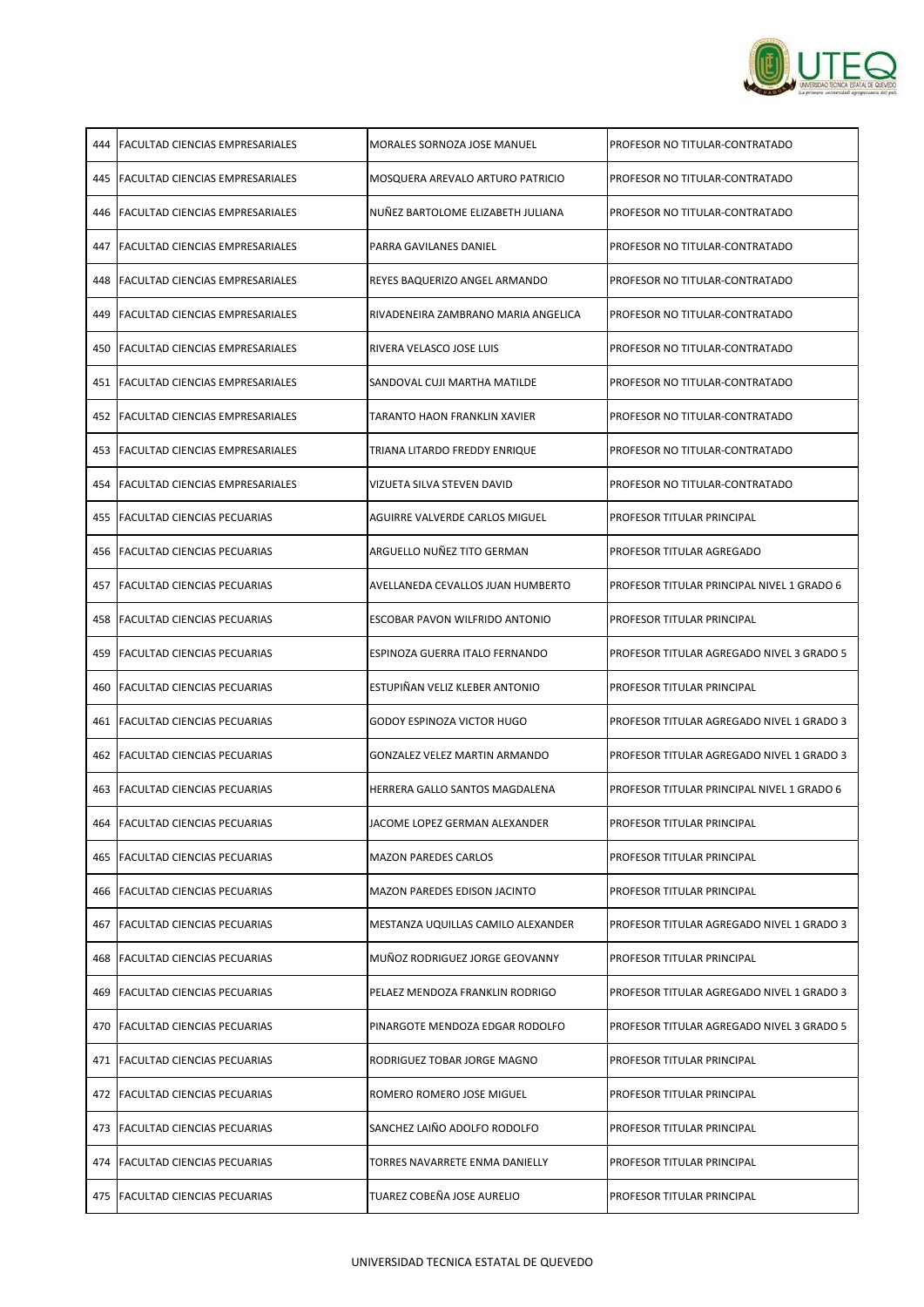

|     | 476   FACULTAD CIENCIAS PECUARIAS   | VASCO MORA DIANA LUCIA                  | PROFESOR TITULAR AGREGADO NIVEL 3 GRADO 5  |
|-----|-------------------------------------|-----------------------------------------|--------------------------------------------|
|     | 477   FACULTAD CIENCIAS PECUARIAS   | VASCONEZ MONTUFAR GREGORIO HUMBERTO     | PROFESOR TITULAR AGREGADO NIVEL 1 GRADO 3  |
|     | 478 IFACULTAD CIENCIAS PECUARIAS    | IZAMBRANO GRACIA DELSITO DIFILO         | PROFESOR TITULAR PRINCIPAL NIVEL 1 GRADO 6 |
|     | 479   FACULTAD CIENCIAS PECUARIAS   | ALVAREZ SANCHEZ ANA RUTH                | PROFESOR NO TITULAR-CONTRATADO             |
|     | 480 IFACULTAD CIENCIAS PECUARIAS    | BARRERA ALVAREZ ALEXANDRA ELIZABETH     | PROFESOR NO TITULAR-CONTRATADO             |
|     | 481   FACULTAD CIENCIAS PECUARIAS   | BATISTA CASACO AIME ROSARIO             | PROFESOR NO TITULAR-CONTRATADO             |
|     | 482 IFACULTAD CIENCIAS PECUARIAS    | CABEZAS CONGO RONALD ROBERTO            | PROFESOR NO TITULAR-CONTRATADO             |
|     | 483 IFACULTAD CIENCIAS PECUARIAS    | CAMACHO CASTILLO LUIS ALFREDO           | PROFESOR NO TITULAR-CONTRATADO             |
| 484 | <b>IFACULTAD CIENCIAS PECUARIAS</b> | CEVALLOS FALQUEZ ORLY FERNANDO          | <b>PROFESOR NO TITULAR-CONTRATADO</b>      |
|     | 485   FACULTAD CIENCIAS PECUARIAS   | COELLO LOOR CAROL DANIELA               | <b>PROFESOR NO TITULAR-CONTRATADO</b>      |
|     | 486 IFACULTAD CIENCIAS PECUARIAS    | COELLO VERA ADALBERTO                   | PROFESOR NO TITULAR-CONTRATADO             |
|     | 487   FACULTAD CIENCIAS PECUARIAS   | <b>CULCAY VELIZ MARISOL</b>             | <b>PROFESOR NO TITULAR-CONTRATADO</b>      |
|     | 488 IFACULTAD CIENCIAS PECUARIAS    | DURAZNO DELGADO LEONILO ALFONSO         | PROFESOR NO TITULAR-CONTRATADO             |
|     | 489   FACULTAD CIENCIAS PECUARIAS   | <b>EGUEZ ENRIQUEZ ERIC ALBERTO</b>      | PROFESOR NO TITULAR-CONTRATADO             |
|     | 490 IFACULTAD CIENCIAS PECUARIAS    | ERAZO SOLORZANO CYNTIA YADIRA           | PROFESOR NO TITULAR-CONTRATADO             |
|     | 491   FACULTAD CIENCIAS PECUARIAS   | <b>FERNANDEZ ESCOBAR ANGEL</b>          | <b>PROFESOR NO TITULAR-CONTRATADO</b>      |
|     | 492 FACULTAD CIENCIAS PECUARIAS     | <b>GODOY MONTIEL LUIS ALBERTO</b>       | PROFESOR NO TITULAR-CONTRATADO             |
|     | 493   FACULTAD CIENCIAS PECUARIAS   | <b>GUERRERO CHUEZ RAQUEL VERONICA</b>   | <b>PROFESOR NO TITULAR-CONTRATADO</b>      |
|     | 494   FACULTAD CIENCIAS PECUARIAS   | LLERENA SILVA WILMA MARIBEL             | PROFESOR NO TITULAR-CONTRATADO             |
|     | 495   FACULTAD CIENCIAS PECUARIAS   | <b>GUERRON TROYA VICENTE ALBERTO</b>    | <b>PROFESOR NO TITULAR-CONTRATADO</b>      |
|     | 496   FACULTAD CIENCIAS PECUARIAS   | <b>MACIAS VELIZ JOSE NOLBERTO</b>       | <b>PROFESOR NO TITULAR-CONTRATADO</b>      |
|     | 497   FACULTAD CIENCIAS PECUARIAS   | <b>MENDEZ MARTINEZ YUNIEL</b>           | <b>PROFESOR NO TITULAR-CONTRATADO</b>      |
|     | 498   FACULTAD CIENCIAS PECUARIAS   | <b>MEZA BONE CARLOS JAVIER</b>          | <b>PROFESOR NO TITULAR-CONTRATADO</b>      |
|     | 499   FACULTAD CIENCIAS PECUARIAS   | <b>MEZA BONE GARY ALEX</b>              | PROFESOR NO TITULAR-CONTRATADO             |
|     | 500 FACULTAD CIENCIAS PECUARIAS     | <b>MONGE FREILE MARLON FERNANDO</b>     | <b>PROFESOR NO TITULAR-CONTRATADO</b>      |
|     | 501   FACULTAD CIENCIAS PECUARIAS   | <b>MORALES PADILLA MARIA MONSERRATH</b> | <b>PROFESOR NO TITULAR-CONTRATADO</b>      |
|     | 502 FACULTAD CIENCIAS PECUARIAS     | QUINTANA ZAMORA JORGE GUSTAVO           | <b>PROFESOR NO TITULAR-CONTRATADO</b>      |
|     | 503 FACULTAD CIENCIAS PECUARIAS     | RAMOS REMACHE ROMMEL ARTURO             | <b>PROFESOR NO TITULAR-CONTRATADO</b>      |
|     | 504   FACULTAD CIENCIAS PECUARIAS   | RODRIGUEZ CASTRO ROSSY LISBETH          | <b>PROFESOR NO TITULAR-CONTRATADO</b>      |
|     | 505 FACULTAD CIENCIAS PECUARIAS     | ROMERO GARAICOA DIEGO ARMANDO           | <b>PROFESOR NO TITULAR-CONTRATADO</b>      |
|     | 506 FACULTAD CIENCIAS PECUARIAS     | TUAREZ GARCIA DIEGO ARMANDO             | <b>PROFESOR NO TITULAR-CONTRATADO</b>      |
|     | 507   FACULTAD CIENCIAS PECUARIAS   | VARAS GILER ROSA CECIBEL                | PROFESOR NO TITULAR-CONTRATADO             |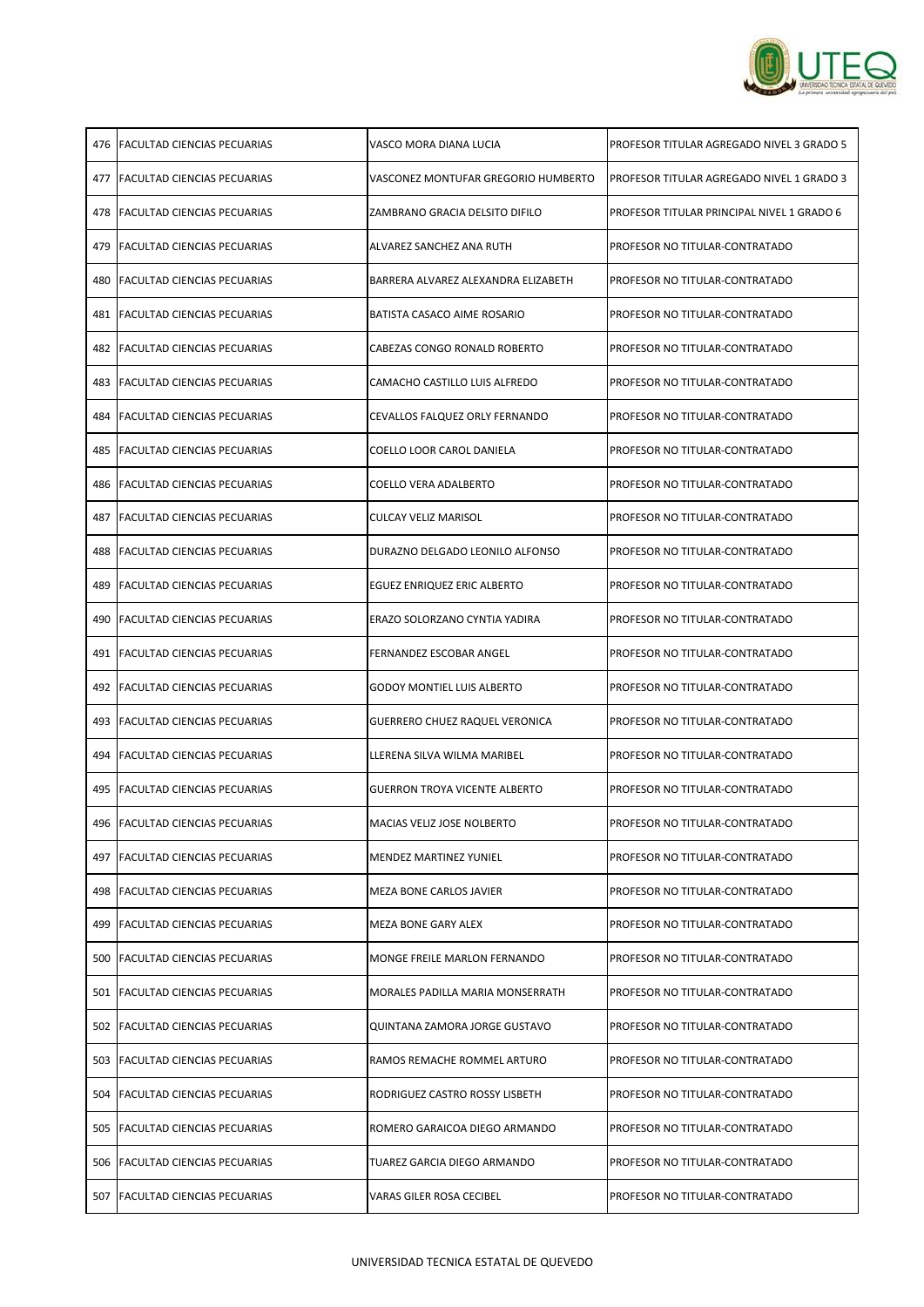

| 508  | <b>FACULTAD CIENCIAS PECUARIAS</b>     | VELIZ ZAMORA DIANA VERONICA                                        | PROFESOR NO TITULAR-CONTRATADO             |
|------|----------------------------------------|--------------------------------------------------------------------|--------------------------------------------|
| 509  | <b>IFACULTAD CIENCIAS PECUARIAS</b>    | VERA CHANG JAIME FABIAN                                            | PROFESOR NO TITULAR-CONTRATADO             |
|      | 510 FACULTAD CIENCIAS PECUARIAS        | VILLEGAS SOTO NELSON RAMIRO                                        | PROFESOR NO TITULAR-CONTRATADO             |
|      | 511 FACULTAD CIENCIAS PECUARIAS        | YANEZ CAJO DANILO JAVIER                                           | PROFESOR NO TITULAR-CONTRATADO             |
| 512  | <b>FACULTAD CIENCIAS PECUARIAS</b>     | YEPEZ MACIAS PIEDAD FRANCISCA                                      | PROFESOR NO TITULAR-CONTRATADO             |
| 513  | <b>FACULTAD CIENCIAS PECUARIAS</b>     | ZAMBRANO MONTES SAMIR ANTONIO                                      | PROFESOR NO TITULAR-CONTRATADO             |
| 514  | IUNIDAD DE ESTUDIOS A DISTANCIA        | ALVAREZ PERDOMO GUIDO RODOLFO                                      | PROFESOR TITULAR AGREGADO NIVEL 1 GRADO 3  |
| 515  | <b>JUNIDAD DE ESTUDIOS A DISTANCIA</b> | CEDEÑO BRIONES ALEX GEOVANNY                                       | PROFESOR TITULAR AUXILIAR NIVEL 1 GRADO 1  |
| 516  | <b>JUNIDAD DE ESTUDIOS A DISTANCIA</b> | <b>ESPINOZA CARRILLO JOSE FRANCISCO</b>                            | PROFESOR TITULAR AGREGADO NIVEL 1 GRADO 3  |
| 517  | <b>JUNIDAD DE ESTUDIOS A DISTANCIA</b> | GUEVARA SANTANA FREDDY JAVIER                                      | PROFESOR TITULAR AUXILIAR NIVEL 1 GRADO 1  |
| 518  | <b>JUNIDAD DE ESTUDIOS A DISTANCIA</b> | HARO CHONG ALEXANDRA ELIZABETH                                     | PROFESOR TITULAR AGREGADO NIVEL 1 GRADO 3  |
| 519  | <b>JUNIDAD DE ESTUDIOS A DISTANCIA</b> | LIBERIO ROCA FRANCISCO FLORENCIO                                   | PROFESOR TITULAR AGREGADO NIVEL 1 GRADO 3  |
| 520  | <b>JUNIDAD DE ESTUDIOS A DISTANCIA</b> | PALLAROSO GRANIZO ROSA YOLANDA                                     | PROFESOR TITULAR AUXILIAR NIVEL 1 GRADO 1  |
| 521  | <b>JUNIDAD DE ESTUDIOS A DISTANCIA</b> | <b>REYEZ PEREZ JUAN JOSE</b>                                       | PROFESOR TITULAR AGREGADO NIVEL 1 GRADO 3  |
| 522  | <b>JUNIDAD DE ESTUDIOS A DISTANCIA</b> | RIZZO ZAMORA LAUDEN GEOBACK                                        | PROFESOR TITULAR AGREGADO NIVEL 1 GRADO 1  |
| 523. | <b>JUNIDAD DE ESTUDIOS A DISTANCIA</b> | RODRIGUEZ GAVILANES NANCY MAGALI (licencia<br>sin sueldo estudios) | PROFESOR TITULAR PRINCIPAL                 |
| 524  | <b>JUNIDAD DE ESTUDIOS A DISTANCIA</b> | VARGAS BURGOS JULIO CESAR                                          | PROFESOR TITULAR PRINCIPAL NIVEL 1 GRADO 6 |
| 525  | <b>JUNIDAD DE ESTUDIOS A DISTANCIA</b> | ZAMBRANO BARROS NUVIA AURORA                                       | PROFESOR TITULAR AGREGADO NIVEL 1 GRADO 3  |
| 526  | <b>JUNIDAD DE ESTUDIOS A DISTANCIA</b> | AGUIRRE PEREZ RICARDO GIOJAN                                       | PROFESOR NO TITULAR-CONTRATADO             |
| 527  | <b>JUNIDAD DE ESTUDIOS A DISTANCIA</b> | ANDAGOYA ARECHUA RONALD FABIAN                                     | PROFESOR NO TITULAR-CONTRATADO             |
|      | 528 JUNIDAD DE ESTUDIOS A DISTANCIA    | CABRERA BRAVO CARMEN CECILIA                                       | PROFESOR NO TITULAR-CONTRATADO             |
| 529  | JUNIDAD DE ESTUDIOS A DISTANCIA        | CANO INTRIAGO JUAN CARLOS                                          | PROFESOR NO TITULAR-CONTRATADO             |
| 530  | <b>JUNIDAD DE ESTUDIOS A DISTANCIA</b> | CARRANZA QUIMI WENDY DIANA                                         | PROFESOR NO TITULAR-CONTRATADO             |
| 531  | <b>JUNIDAD DE ESTUDIOS A DISTANCIA</b> | GALEAS ARBOLEDA GABRIELA JACQUELINE                                | PROFESOR NO TITULAR-CONTRATADO             |
| 532  | <b>JUNIDAD DE ESTUDIOS A DISTANCIA</b> | <b>GARCIA MACIAS LUIS ORLANDO</b>                                  | PROFESOR NO TITULAR-CONTRATADO             |
| 533  | <b>JUNIDAD DE ESTUDIOS A DISTANCIA</b> | COELLO RECALDE MARIA LUISA                                         | PROFESOR NO TITULAR-CONTRATADO             |
| 534  | <b>JUNIDAD DE ESTUDIOS A DISTANCIA</b> | <b>GUILLIN LLANOS XIMENA MINSHELY</b>                              | PROFESOR NO TITULAR-CONTRATADO             |
|      | 535 JUNIDAD DE ESTUDIOS A DISTANCIA    | JACHO SANCHEZ IVAN RODOLFO                                         | PROFESOR NO TITULAR-CONTRATADO             |
| 536  | <b>JUNIDAD DE ESTUDIOS A DISTANCIA</b> | IMENDOZA VARGAS EMMA YOLANDA                                       | PROFESOR NO TITULAR-CONTRATADO             |
| 537  | <b>JUNIDAD DE ESTUDIOS A DISTANCIA</b> | ORTEGA TAPIA IRMA GARDENIA                                         | PROFESOR NO TITULAR-CONTRATADO             |
|      | 538 JUNIDAD DE ESTUDIOS A DISTANCIA    | PACHECO CORREA SONIA ISABEL                                        | PROFESOR NO TITULAR-CONTRATADO             |
|      | 539 JUNIDAD DE ESTUDIOS A DISTANCIA    | PLAZA ORMAZA LUIS ARTURO                                           | PROFESOR NO TITULAR-CONTRATADO             |